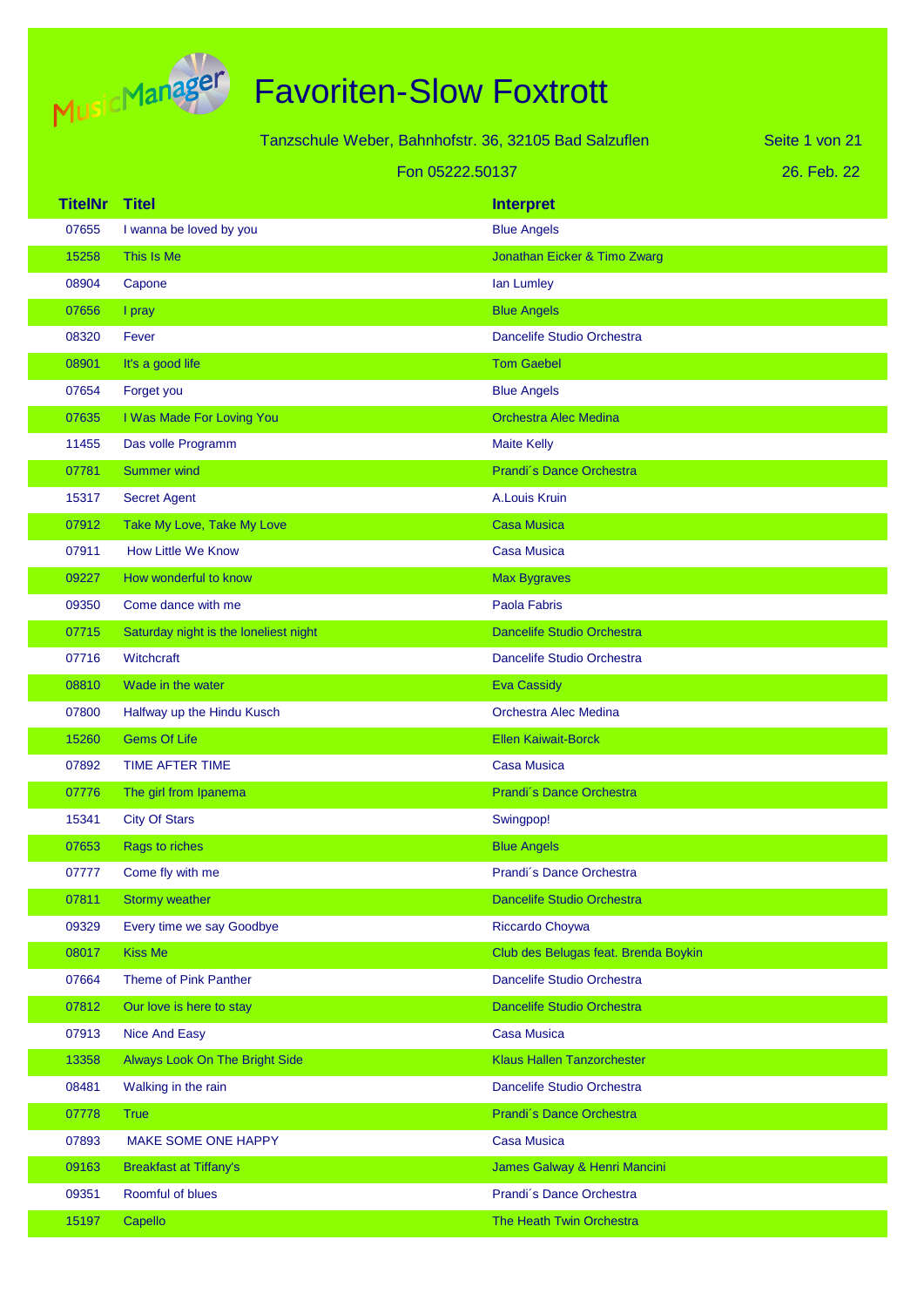

|                |                                        | Tanzschule Weber, Bahnhofstr. 36, 32105 Bad Salzuflen | Seite 2 von 21 |
|----------------|----------------------------------------|-------------------------------------------------------|----------------|
|                | Fon 05222.50137                        |                                                       | 26. Feb. 22    |
| <b>TitelNr</b> | <b>Titel</b>                           | <b>Interpret</b>                                      |                |
| 07701          | Recipe for making love                 | Dancelife Studio Orchestra                            |                |
| 09158          | You're the boss                        | Elvis Presley & Ann Margret                           |                |
| 09445          | My heart belongs to Daddy              | Dancelife Studio Orchestra                            |                |
| 15319          | <b>Many Questions</b>                  | Lorenzo Londra                                        |                |
| 13357          | My Guy                                 | <b>Klaus Hallen Tanzorchester</b>                     |                |
| 13118          | Let There Be Love                      | <b>Nat King Cole</b>                                  |                |
| 07894          | <b>HAVE YOU MET MISS JONES</b>         | <b>Casa Musica</b>                                    |                |
| 12397          | Have I told you lately that I love you | Michael Bublé                                         |                |
| 15196          | <b>Rum And Raisins</b>                 | <b>The Medaillons</b>                                 |                |
| 08781          | Crush on you                           | <b>Casa Musica</b>                                    |                |
| 09893          | All or nothing at all                  | <b>Barry Manilow</b>                                  |                |
| 15382          | One Mint Julep                         | <b>The Clovers</b>                                    |                |
| 09581          | Sixteen tons                           | Dancelife Studio Orchestra                            |                |
| 08640          | All I do is dream of you               | <b>Dancelife Studio Orchestra</b>                     |                |
| 13518          | Make someone happy                     | <b>Tom Gäbel</b>                                      |                |
| 09159          | That great come and get it day         | <b>Roy Hamilton</b>                                   |                |
| 07896          | <b>TAINTED LOVE</b>                    | <b>Casa Musica</b>                                    |                |
| 14678          | <b>The Show</b>                        | Vio Friedmann                                         |                |
| 08815          | Mean to me                             | <b>Rosemary Clooney</b>                               |                |
| 15320          | <b>Number One</b>                      | Lorenzo Londra                                        |                |
| 09579          | All I do is dream of you               | Dancelife Studio Orchestra                            |                |
| 15318          | <b>Snowflakes</b>                      | <b>Silke Heller</b>                                   |                |
| 09228          | The oldfashioned way                   | <b>Max Bygraves</b>                                   |                |
| 08895          | <b>Summer wind</b>                     | <b>Mitch Wingfield</b>                                |                |
| 09899          | When you've laught all your laughter   | <b>Vic Damone</b>                                     |                |
| 14549          | <b>Book of Love</b>                    | <b>Tanzorchester Klaus Hallen</b>                     |                |
| 09434          | I wanna be loved by you                | Dancelife Studio Orchestra                            |                |
| 00245          | Everything's Gonna Be Alright (Air)    | <b>Klaus Hallen</b>                                   |                |
| 15198          | <b>Hang Around</b>                     | Lorenzo Londra                                        |                |
| 09168          | Do nothing till you hear from me       | <b>Steve Tyrell</b>                                   |                |
| 09895          | At long last love                      | <b>Nancy Wilson</b>                                   |                |
| 08480          | <b>Summertime</b>                      | Dancelife Studio Orchestra                            |                |
| 07775          | Last dance                             | Prandi's Dance Orchestra                              |                |
| 14705          | Follow me                              | Vio Friedmann                                         |                |
| 08361          | <b>Tender Trap</b>                     | Dancelife Studio Orchestra                            |                |
| 10768          | Did you ever see a dream walking       | <b>Max Bygraves</b>                                   |                |
| 09892          | You 're my first my last my everything | <b>Peter Grant</b>                                    |                |
| 08479          | Bye bye blues                          | Dancelife Studio Orchestra                            |                |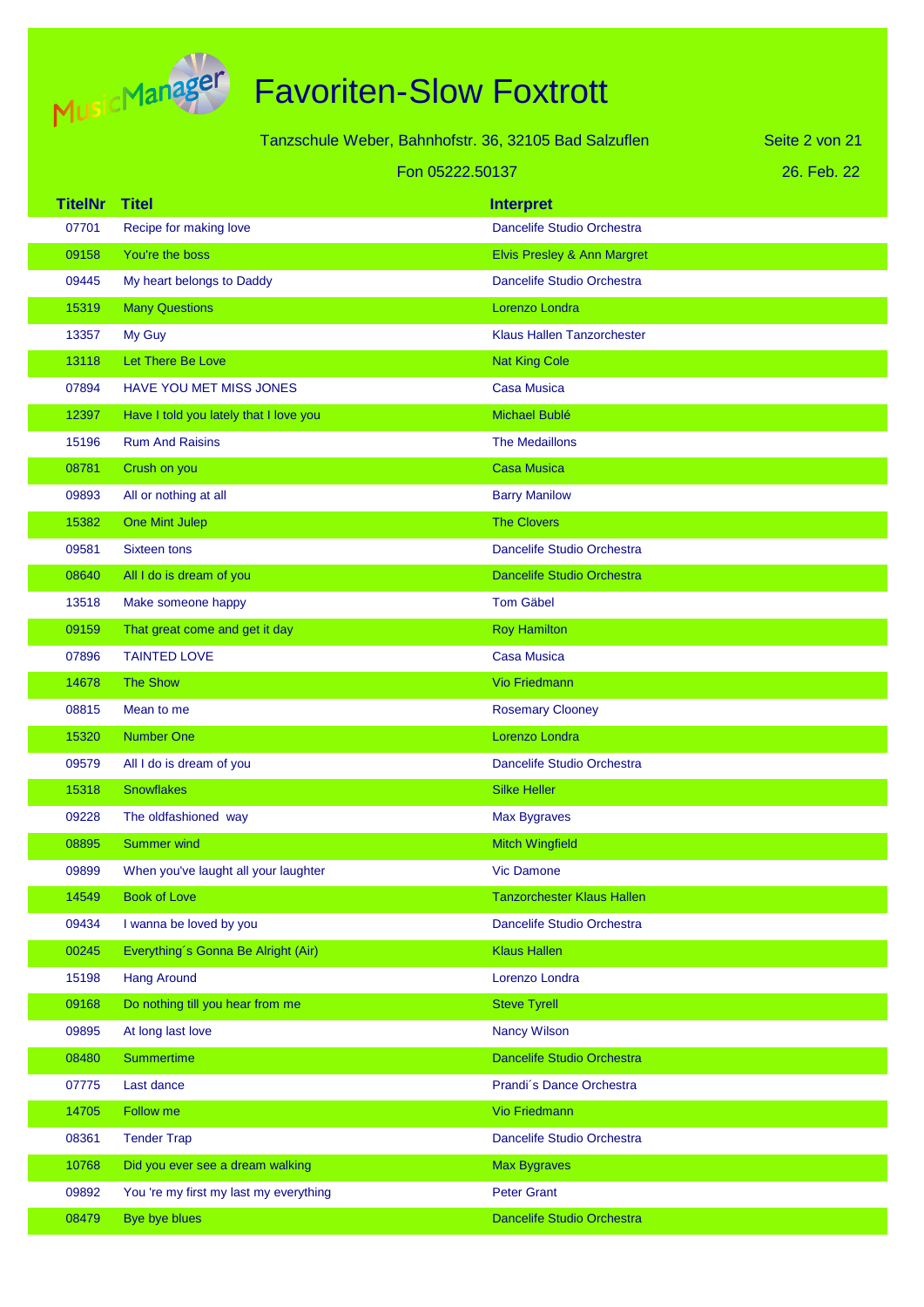

|                |                                    | Tanzschule Weber, Bahnhofstr. 36, 32105 Bad Salzuflen | Seite 3 von 21 |
|----------------|------------------------------------|-------------------------------------------------------|----------------|
|                |                                    | Fon 05222.50137                                       | 26. Feb. 22    |
| <b>TitelNr</b> | <b>Titel</b>                       | <b>Interpret</b>                                      |                |
| 14631          | All Of Me                          | <b>Tanzorchester Klaus Hallen</b>                     |                |
| 15295          | <b>Five Six Seven</b>              | Lorenzo Londra                                        |                |
| 09353          | Please be kind                     | <b>Gabriel Rice</b>                                   |                |
| 08814          | The best is yet to come            | <b>Miichael Feinstein</b>                             |                |
| 04813          | I have a dream                     | Kai Warner                                            |                |
| 08571          | A wink and a smile                 | <b>Dancelife Studio Orchestra</b>                     |                |
| 01253          | Stand By Your Man                  | Markus Schöffl                                        |                |
| 07813          | New York, New York                 | <b>Dancelife Studio Orchestra</b>                     |                |
| 08034          | <b>Back Where I Belong</b>         | <b>CasaPhon</b>                                       |                |
| 08894          | The best is yet to come            | <b>Stacey Kent</b>                                    |                |
| 04280          | This Is The Life                   | <b>Casa Musica</b>                                    |                |
| 13532          | It's A Good Life                   | <b>Tom Gaebel</b>                                     |                |
| 00071          | Kann denn Liebe Sünde sein         | <b>Klaus Hallen</b>                                   |                |
| 00272          | Layla                              | <b>Dancelife Studio Orchestra</b>                     |                |
| 04435          | Singing in the Rain                | Prandi's Dance Orchestra                              |                |
| 01467          | My Guy                             | <b>Klaus Hallen</b>                                   |                |
| 10235          | Dancing on the ceiling             | <b>Ross Mitchell</b>                                  |                |
| 06218          | <b>Advertising space</b>           | <b>Orchestra Alec Medina</b>                          |                |
| 06981          | <b>Bonnie</b>                      | Prandi's Dance Orchestra                              |                |
| 04520          | Moondance                          | <b>CFD</b>                                            |                |
| 01412          | Theme From "New York"              | <b>Klaus Hallen</b>                                   |                |
| 02561          | Leaving on a jetplane              | Markus Schöffl                                        |                |
| 03527          | <b>Smoke Gets In Your Eyes</b>     | <b>Ross Mitchell</b>                                  |                |
| 08472          | Sugar pie honey bunch              | Dancelife Studio Orchestra                            |                |
| 04222          | <b>Summer Holiday</b>              | <b>Klaus Hallen</b>                                   |                |
| 03601          | <b>Sing</b>                        | Wolff Hartmann Gala Sound Orchestra                   |                |
| 05942          | Deep river woman                   | Markus Schöffl                                        |                |
| 09291          | Auslaufen                          | Dancelife Studio Orchestra                            |                |
| 04223          | <b>Coming Home</b>                 | <b>Klaus Hallen</b>                                   |                |
| 04524          | <b>All That Jazz</b>               | <b>CFD</b>                                            |                |
| 06076          | I'll e home for Christmas          | Dancelife Studio Orchestra                            |                |
| 15342          | <b>Don't Stop Moving</b>           | Dexter Vaughn                                         |                |
| 03814          | The Girl Is Mine                   | <b>Dennis Delano</b>                                  |                |
| 03383          | Merci, Mon Ami, Es war wunderschön | <b>Werner Tauber</b>                                  |                |
| 02848          | King of the Road                   | <b>Miller</b>                                         |                |
| 01044          | Theme from New York, New York      | <b>Frank Sinatra</b>                                  |                |
| 03558          | Fever                              | <b>Swinging World</b>                                 |                |
| 04293          | I Love To Love                     | Casa Musica                                           |                |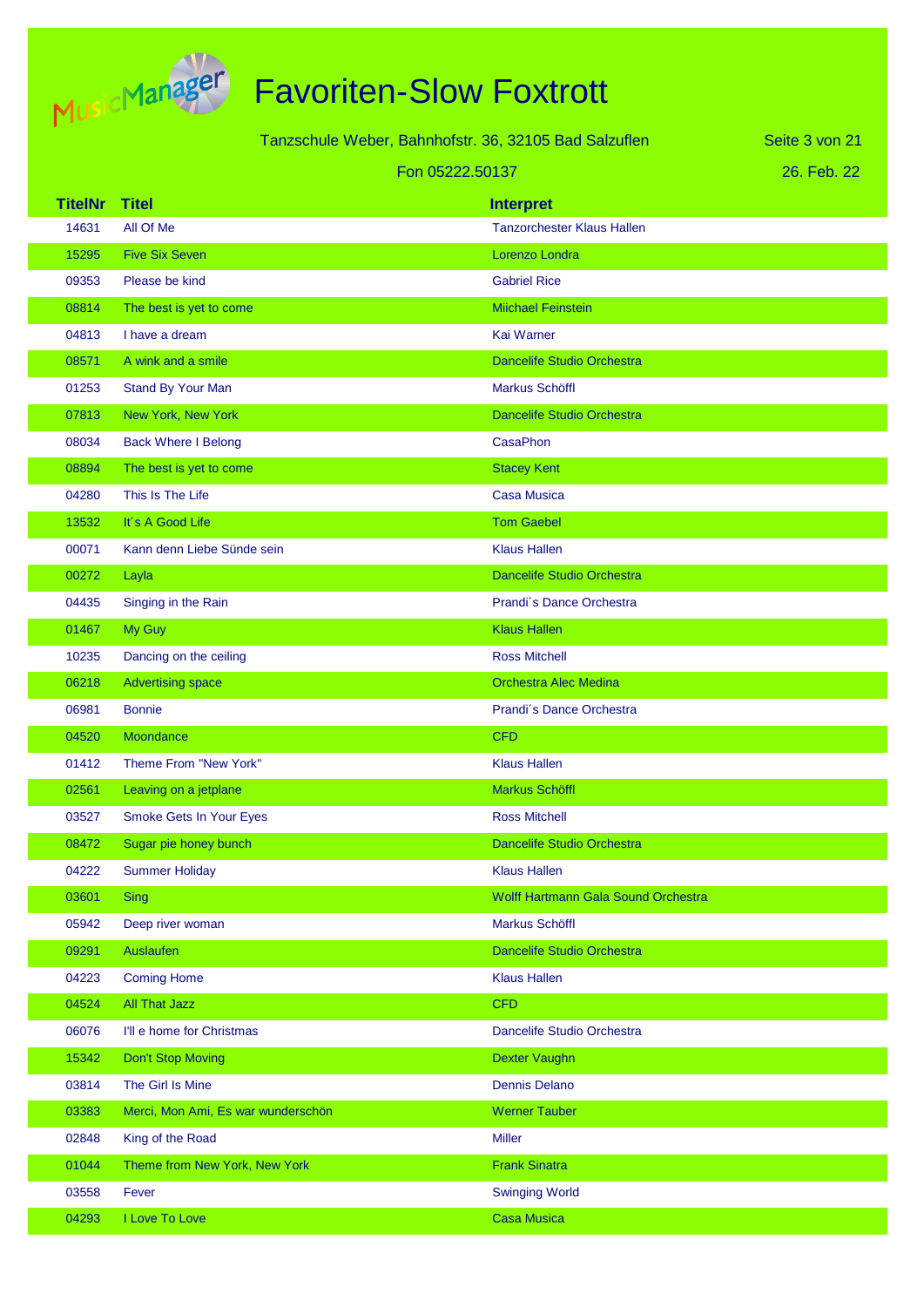

|                |                                        | Tanzschule Weber, Bahnhofstr. 36, 32105 Bad Salzuflen | Seite 4 von 21 |
|----------------|----------------------------------------|-------------------------------------------------------|----------------|
|                | Fon 05222.50137                        |                                                       | 26. Feb. 22    |
| <b>TitelNr</b> | <b>Titel</b>                           | <b>Interpret</b>                                      |                |
| 04049          | Symphathique                           | <b>Dancelife Studio Orchestra</b>                     |                |
| 03884          | <b>Easy Living</b>                     | <b>Bryan Ferry</b>                                    |                |
| 04820          | Let's do it                            | Elisir della Danza                                    |                |
| 04994          | <b>Living A Lie</b>                    | <b>Al Martino</b>                                     |                |
| 03623          | Dance In The Old Fashioned Way         | Tony Evans & His Orchestra                            |                |
| 11459          | Niemals wieder nach Paris              | <b>Maite Kelly</b>                                    |                |
| 04047          | The Girl From Ipanema                  | Dancelife Studio Orchestra                            |                |
| 04290          | <b>Our Love Affair</b>                 | <b>Casa Musica</b>                                    |                |
| 04499          | Smoke Gets In Your Eyes                | <b>Ross Mitchell</b>                                  |                |
| 00009          | Green green gras of home               | <b>Klaus Hallen und Rio</b>                           |                |
| 03040          | Non dimenticar le mie parole           | L.M. Project                                          |                |
| 05556          | Some of these days                     | <b>Casa Musica</b>                                    |                |
| 04436          | <b>Sentimental Fox</b>                 | Prandi's Dance Orchestra                              |                |
| 06201          | <b>Rendezvous</b>                      | <b>Klaus Hallen</b>                                   |                |
| 04507          | <b>Au Revoir</b>                       | Lynn Garner                                           |                |
| 04513          | Un P'Tit Beguine                       | <b>Lynn Garner</b>                                    |                |
| 05851          | Love Wonderful Love                    | <b>Klaus Hallen</b>                                   |                |
| 01411          | For Once In My Life                    | <b>Klaus Hallen</b>                                   |                |
| 07366          | When somebody thinks you are wonderful | <b>Bryan Ferry</b>                                    |                |
| 05088          | My Baby Just Cares For Me              | <b>Vio Friedmann</b>                                  |                |
| 04717          | I've Got You Under My Skin             | <b>Max Raabe</b>                                      |                |
| 06279          | Play a simple melody                   | Johnny Howard Orchestra falsch                        |                |
| 06278          | <b>Change Partners</b>                 | Johnny Howard Orchestra falsch                        |                |
| 02925          | I'll Be Home For Christmas             | <b>Klaus Hallen</b>                                   |                |
| 06475          | London is London                       | <b>Klaus Hallen</b>                                   |                |
| 07477          | It all depends on you                  | <b>Dinah Shore</b>                                    |                |
| 07358          | The sweet escape                       | Orchestra Alec Medina                                 |                |
| 03171          | Love Is A Many Splendored Thing        | <b>Orchester Ambros Seelos</b>                        |                |
| 07392          | My moonlight memories                  | <b>Klaus Hallen</b>                                   |                |
| 06235          | <b>Big Spender</b>                     | Pepe Lienhard Orchestra                               |                |
| 05948          | Don't it make my brown eyes blue       | Markus Schöffl                                        |                |
| 00726          | There's A Kind Of Hush                 | <b>Hugo Strasser</b>                                  |                |
| 07593          | <b>Bette Davis eyes</b>                | <b>Klaus Hallen</b>                                   |                |
| 02060          | <b>Wiener Blut</b>                     | <b>Günther Noris</b>                                  |                |
| 07478          | Cold cold heart                        | <b>Nat King Cole</b>                                  |                |
| 07498          | <b>Big Spender</b>                     | Markus Schöffl                                        |                |
| 06056          | <b>More</b>                            | <b>Nat King Cole</b>                                  |                |
| 05812          | <b>New York New York</b>               | Victor Silvester Jnr. & Andy Ross Orchestras          |                |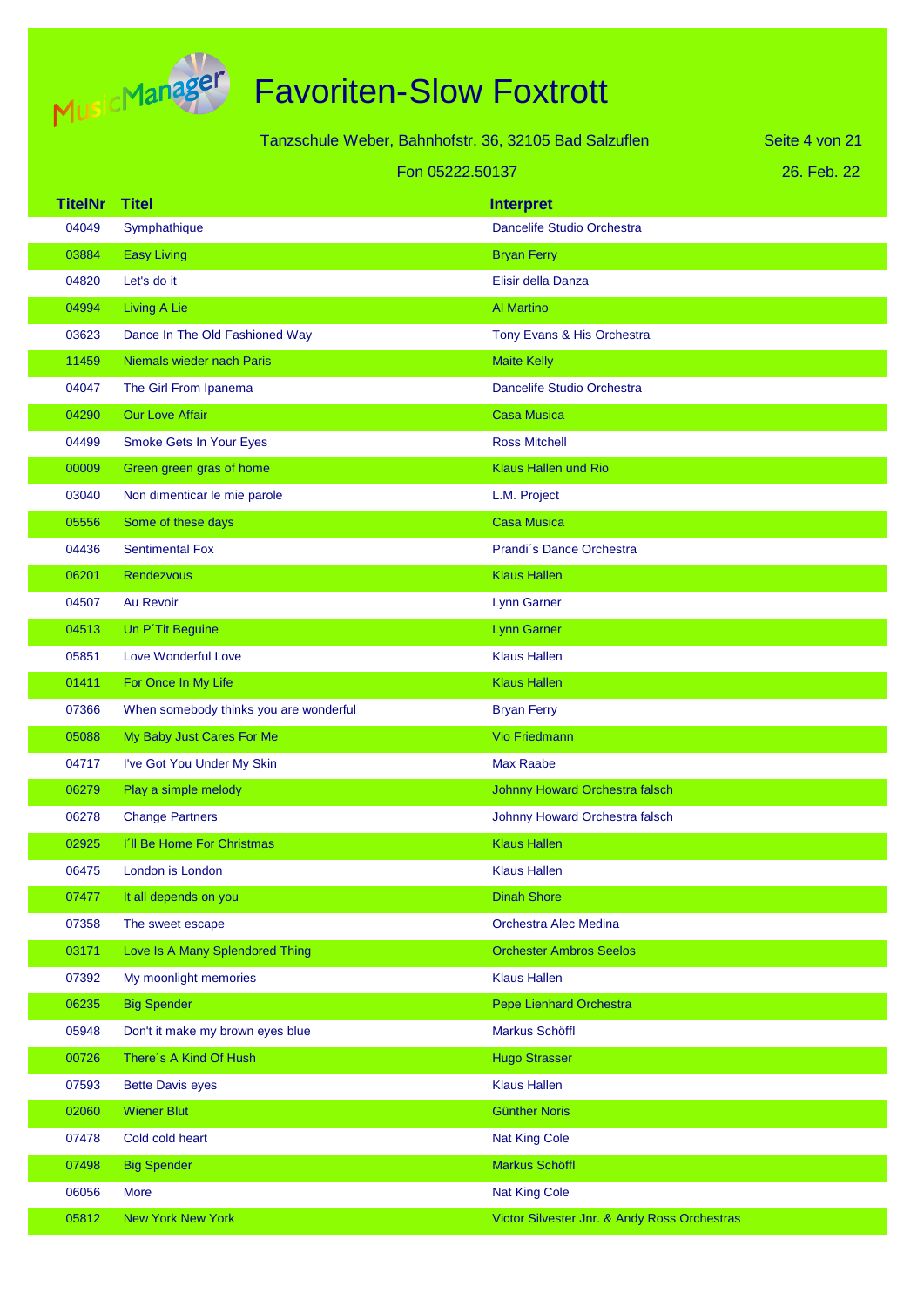

| Tanzschule Weber, Bahnhofstr. 36, 32105 Bad Salzuflen<br>Seite 5 von 21 |                                            |                                       |             |
|-------------------------------------------------------------------------|--------------------------------------------|---------------------------------------|-------------|
|                                                                         | Fon 05222.50137                            |                                       | 26. Feb. 22 |
| <b>TitelNr</b>                                                          | <b>Titel</b>                               | <b>Interpret</b>                      |             |
| 00953                                                                   | Be My Love                                 | <b>Klaus Hallen</b>                   |             |
| 03299                                                                   | <b>Smoke Gets In Your Eyes</b>             | <b>Sunset Dance Orchestra</b>         |             |
| 05877                                                                   | <b>Blue Moon</b>                           | In Flagranti Tanzkapelle              |             |
| 00882                                                                   | <b>Night Lights</b>                        | <b>Nat King Cole</b>                  |             |
| 05667                                                                   | C'est Si Bon                               | Karl Schmidt Big Band                 |             |
| 05896                                                                   | Nina, pretty Ballerina                     | <b>Top-Time Orchestra</b>             |             |
| 04289                                                                   | Love Wonderful Love                        | <b>Casa Musica</b>                    |             |
| 00952                                                                   | <b>Gone With The Wind</b>                  | <b>Klaus Hallen</b>                   |             |
| 04437                                                                   | <b>Ray Song</b>                            | Prandi's Dance Orchestra              |             |
| 04284                                                                   | <b>Oh! Look At Me Now</b>                  | <b>Casa Musica</b>                    |             |
| 00468                                                                   | <b>West End Pad</b>                        | <b>Anne Skates</b>                    |             |
| 07416                                                                   | Killing me softly                          | <b>Markus Schöffl</b>                 |             |
| 07475                                                                   | <b>More</b>                                | <b>Nat King Cole</b>                  |             |
| 07476                                                                   | When I take my sugar to tea                | <b>Maytimers &amp; Billy May</b>      |             |
| 07268                                                                   | Honey                                      | <b>Victor Silvester</b>               |             |
| 00340                                                                   | Rhapsody in blue                           | <b>Werner Tauber</b>                  |             |
| 03961                                                                   | <b>Beyond The Sea</b>                      | Hisao Sudo & New Down Beats Orchestra |             |
| 00878                                                                   | I'm Beginning To See The Light             | <b>Bobby Darin</b>                    |             |
| 00125                                                                   | <b>Tuxedo Junction / Operator</b>          | Max Greger jr. & SDR Big Band         |             |
| 00160                                                                   | The summerwind                             | Max Greger jr. & SDR Big Band         |             |
| 00790                                                                   | Be My Love                                 | <b>Werner Tauber</b>                  |             |
| 00834                                                                   | Day break                                  | <b>Vio Friedmann</b>                  |             |
| 00131                                                                   | Moonglow / Oh, what a beautiful morning    | Max Greger jr. & SDR Big Band         |             |
| 04390                                                                   | I Love You Because                         | <b>Jim Reeves</b>                     |             |
| 03777                                                                   | When People Come Together                  | Berry Lipman, His Singers & Orchestra |             |
| 04501                                                                   | <b>Non Dimentica</b>                       | <b>Lynn Garner</b>                    |             |
| 06268                                                                   | Isn't she lovely                           | <b>Klaus Hallen</b>                   |             |
| 03621                                                                   | You'll Nevver Kow                          | Tony Evans & His Orchestra            |             |
| 00480                                                                   | The first man you remember/Aspects of love | <b>Klaus Hallen</b>                   |             |
| 06416                                                                   | Manha de Carnaval                          | <b>Klaus Hallen</b>                   |             |
| 07270                                                                   | Valentina                                  | <b>Victor Silvester</b>               |             |
| 06459                                                                   | Fly me to the moon                         | <b>Musicor</b>                        |             |
| 03550                                                                   | It Had To Be You                           | Salsamerica                           |             |
| 06474                                                                   | Don't take that love away                  | <b>Klaus Hallen</b>                   |             |
| 00749                                                                   | You've Got A Friend In Me                  | Dancelife Studio Orchestra            |             |
| 04282                                                                   | Was That The Human Thing To Do             | <b>Casa Musica</b>                    |             |
| 05606                                                                   | Petite fleur                               | <b>Chris Barber</b>                   |             |
| 03924                                                                   | I Was Born To Make You Happy               | <b>Vio Friedmann</b>                  |             |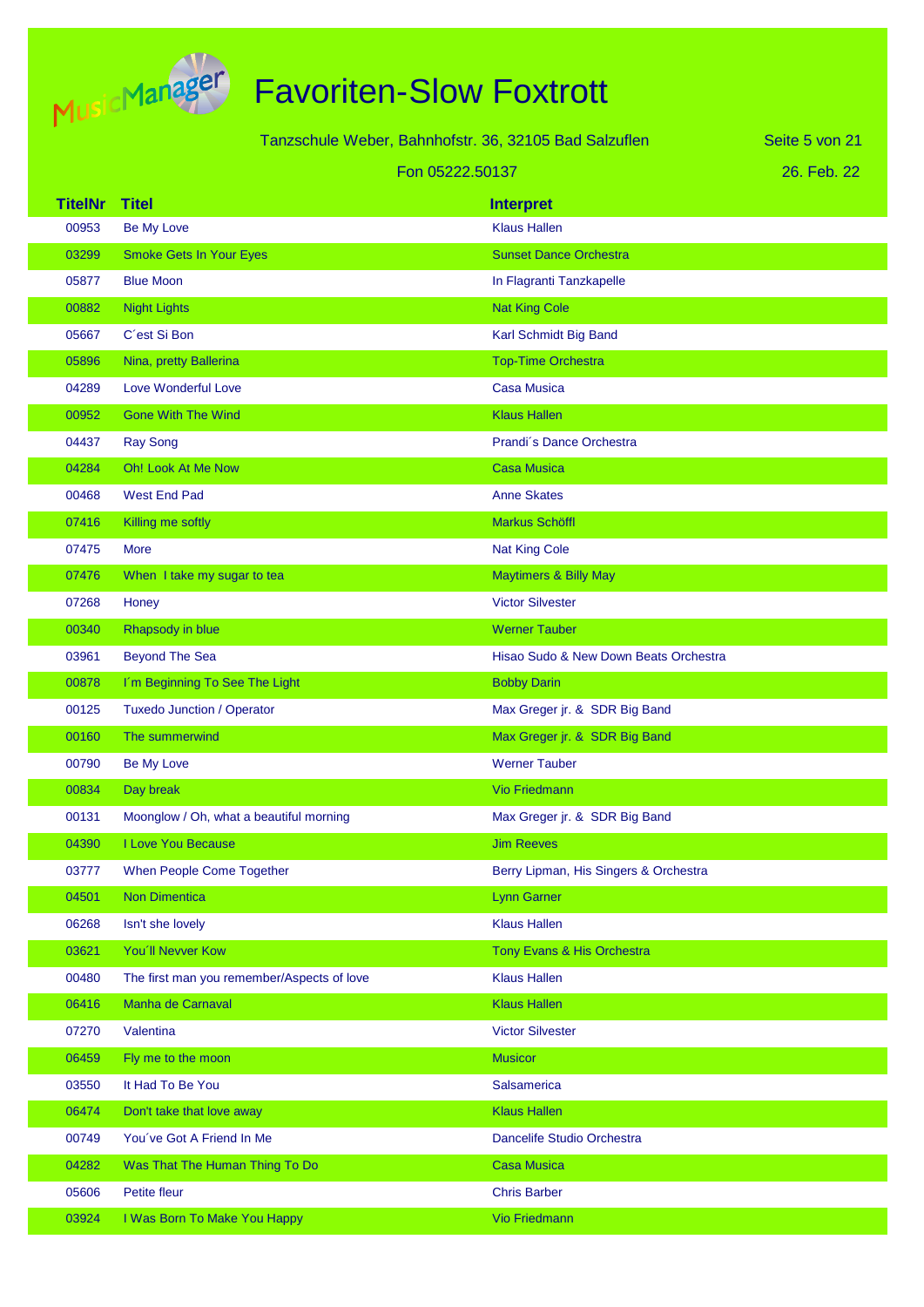

Tanzschule Weber, Bahnhofstr. 36, 32105 Bad Salzuflen

Seite 6 von 21

#### Fon 05222.50137

26. Feb. 22

| <b>TitelNr</b> | <b>Titel</b>                           | <b>Interpret</b>                      |
|----------------|----------------------------------------|---------------------------------------|
| 03959          | Release                                | Hisao Sudo & New Down Beats Orchestra |
| 06417          | Danny boy                              | <b>Klaus Hallen</b>                   |
| 02849          | <b>Brown Eyes Blue</b>                 | R. Leigh                              |
| 05064          | We Live Only For Music                 | Prandi's Dance Orchestra              |
| 01821          | Don't Go Away                          | <b>Casa Musica</b>                    |
| 01820          | Ecco La Felicita                       | <b>Casa Musica</b>                    |
| 00565          | <b>Big Spender</b>                     | <b>SDR Big Band</b>                   |
| 04297          | Anytime                                | <b>Casa Musica</b>                    |
| 04914          | Am I Blue                              | Andy Ross & His Orchestra             |
| 04997          | I Love You More And More Every Day     | <b>Al Martino</b>                     |
| 02600          | <b>Brown Eyes Blue</b>                 | Dancelife Studio Orchestra            |
| 00696          | <b>Turkish Honey</b>                   | <b>Günther Noris</b>                  |
| 05031          | They All Laughed                       | Rias Dance Orchestra & Strings        |
| 02924          | O du fröhliche                         | <b>Klaus Hallen</b>                   |
| 05032          | She's No Lady                          | Rias Dance Orchestra & Strings        |
| 04841          | On a slow boat to China                | <b>Ross Mitchell</b>                  |
| 05063          | La Dolce Vita                          | Prandi's Dance Orchestra              |
| 04996          | <b>Painted, Tainted Rose</b>           | <b>Al Martino</b>                     |
| 04905          | <b>Bye Bye Blues</b>                   | Andy Ross & His Orchestra             |
| 04842          | Younger than springtime                | <b>Ross Mitchell</b>                  |
| 04821          | On the sunny side of the street        | Elisir della Danza                    |
| 04819          | <b>Petit fleur</b>                     | Elisir della Danza                    |
| 02008          | <b>Der Sommerwind</b>                  | <b>Hugo Strasser</b>                  |
| 04515          | It's the Smile In Your Eyes            | <b>Ian Clifton</b>                    |
| 00954          | <b>Standing On The Corner</b>          | <b>Klaus Hallen</b>                   |
| 04879          | Dreaming on the thirties               | Karl Herberger Orchestra              |
| 02969          | I can't stop loving you                | <b>Klaus Hallen</b>                   |
| 01822          | <b>Walking On A Sunday</b>             | <b>Casa Musica</b>                    |
| 02075          | With A Little Help                     | Vio Friedmann                         |
| 00632          | <b>Football's Coming Home</b>          | <b>Klaus Hallen</b>                   |
| 04510          | <b>Miss Grace</b>                      | <b>CFD</b>                            |
| 04906          | Danke schön                            | Andy Ross & His Orchestra             |
| 04913          | <b>Monnglow</b>                        | Andy Ross & His Orchestra             |
| 04874          | <b>Nachtfalter</b>                     | Karl Herberger Orchestra              |
| 03230          | September In The Rain                  | Dinah Washington                      |
| 01740          | <b>Best Of Friends</b>                 | <b>Klaus Hallen</b>                   |
| 03179          | Hallelujah                             | Ken Turner & His Orchestra            |
| 05033          | It Seemed Like A Good Idea At The Time | Rias Dance Orchestra & Strings        |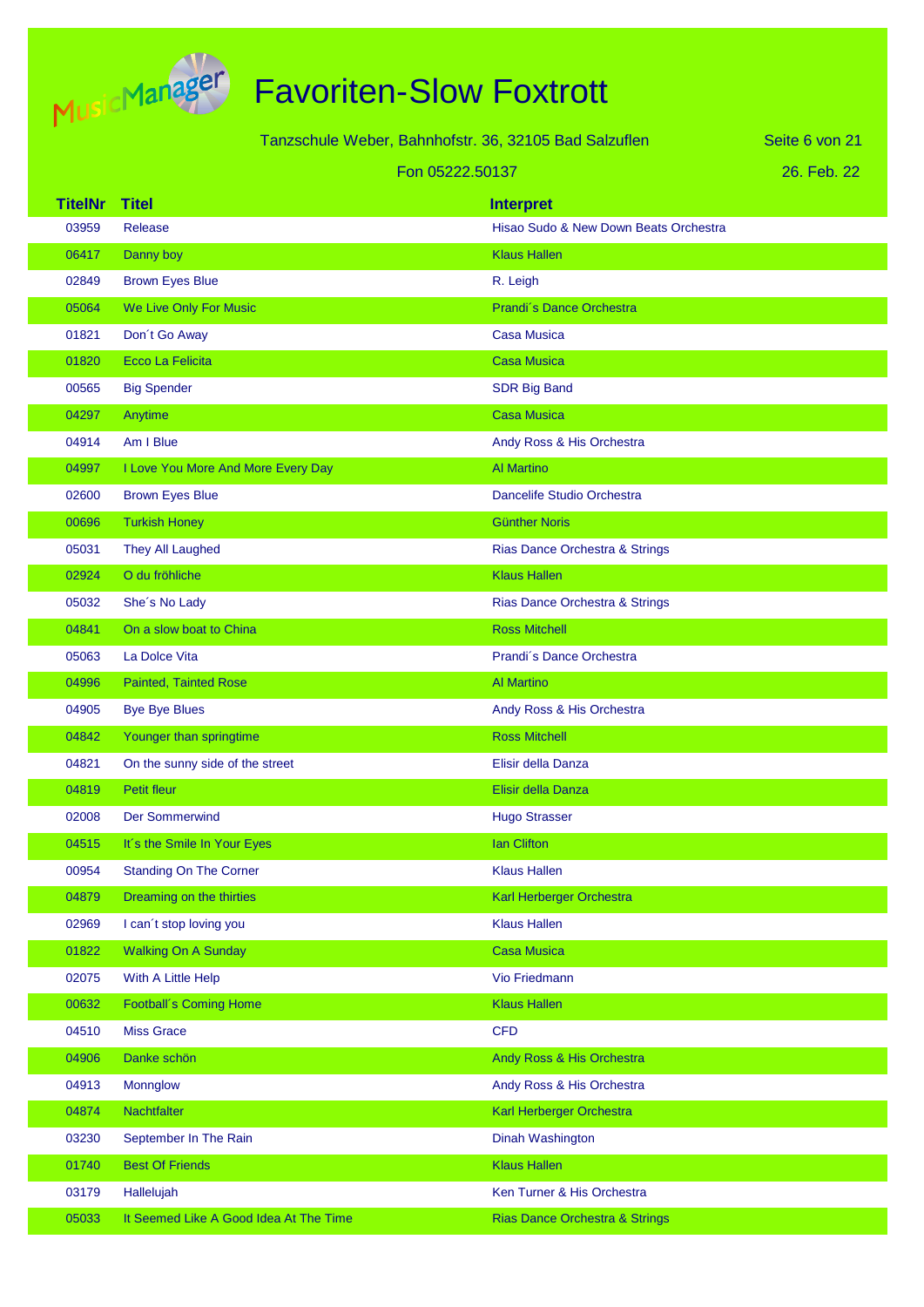

| Tanzschule Weber, Bahnhofstr. 36, 32105 Bad Salzuflen |                                            |                                           | Seite 7 von 21 |
|-------------------------------------------------------|--------------------------------------------|-------------------------------------------|----------------|
| Fon 05222.50137                                       |                                            | 26. Feb. 22                               |                |
| <b>TitelNr</b>                                        | <b>Titel</b>                               | <b>Interpret</b>                          |                |
| 04292                                                 | <b>Heartaches</b>                          | <b>Casa Musica</b>                        |                |
| 04724                                                 | What a wonderful world                     | <b>Klaus Hallen</b>                       |                |
| 05480                                                 | Legends                                    | <b>Klaus Hallen</b>                       |                |
| 04554                                                 | Someday We'll Know                         | Prandi's Dance Orchestra                  |                |
| 05521                                                 | Tattoo you                                 | <b>Maxine</b>                             |                |
| 01453                                                 | <b>Careless Whisper</b>                    | <b>Klaus Hallen</b>                       |                |
| 03234                                                 | Put The blame On Mame                      | <b>Victor Lazlo</b>                       |                |
| 04508                                                 | Isn't She Lovely                           | <b>CFD</b>                                |                |
| 05320                                                 | Chanson d'amour                            | <b>Hugo Strasser</b>                      |                |
| 05608                                                 | Raindrops keep faling on my head           | <b>B.J. Thomas</b>                        |                |
| 04528                                                 | <b>Smile</b>                               | <b>Ross Mitchell</b>                      |                |
| 01627                                                 | People                                     | <b>Dance Unlimited</b>                    |                |
| 03011                                                 | Fever                                      | Dancelife Studio Orchestra                |                |
| 05281                                                 | Close to you                               | <b>Klaus Hallen</b>                       |                |
| 05203                                                 | <b>Out Of Nowhere</b>                      | George Freestone Combo and Friends        |                |
| 05202                                                 | On The Sunny Side Of The Street            | <b>George Freestone Combo and Friends</b> |                |
| 00964                                                 | <b>Hey There</b>                           | <b>Klaus Hallen</b>                       |                |
| 01410                                                 | I've Got You Under My Skin                 | <b>Klaus Hallen</b>                       |                |
| 04619                                                 | Don't Go Away                              | <b>Tanzorchester Wolf Kaiser</b>          |                |
| 04992                                                 | <b>Red Roses For A Blue Lady</b>           | <b>Al Martino</b>                         |                |
| 07510                                                 | Dream a little dream of me                 | Markus Schöffl                            |                |
| 04807                                                 | <b>Blue moon</b>                           | <b>Kai Warner</b>                         |                |
| 04817                                                 | Seeman                                     | <b>Kai Warner</b>                         |                |
| 07540                                                 | Close to you                               | <b>Klaus Hallen</b>                       |                |
| 04808                                                 | After you 've gone                         | Kai Warner                                |                |
| 00799                                                 | Oh Dany Boy                                | <b>Werner Tauber</b>                      |                |
| 07541                                                 | Vincent                                    | <b>Klaus Hallen</b>                       |                |
| 04713                                                 | Ich brech die Herzen der stolzesten Frau'n | <b>Max Raabe</b>                          |                |
| 04809                                                 | Kiss me Goodbye                            | Kai Warner                                |                |
| 04523                                                 | In London Town                             | <b>Ross Mitchell</b>                      |                |
| 04750                                                 | Rendezvous                                 | <b>Klaus Hallen</b>                       |                |
| 04803                                                 | Sentimiental me                            | Kai Warner                                |                |
| 07571                                                 | Two hearts                                 | Orchestra Alec Medina                     |                |
| 04553                                                 | <b>Gran Varietá</b>                        | Prandi's Dance Orchestra                  |                |
| 05182                                                 | Love How You Love Me                       | <b>Alma Nieto</b>                         |                |
| 05634                                                 | La Le Lu                                   | <b>Hugo Strasser</b>                      |                |
| 05684                                                 | Just the way you are                       | Johnny Howard & His Orchestra             |                |
| 05685                                                 | All of you                                 | Johnny Howard & His Orchestra             |                |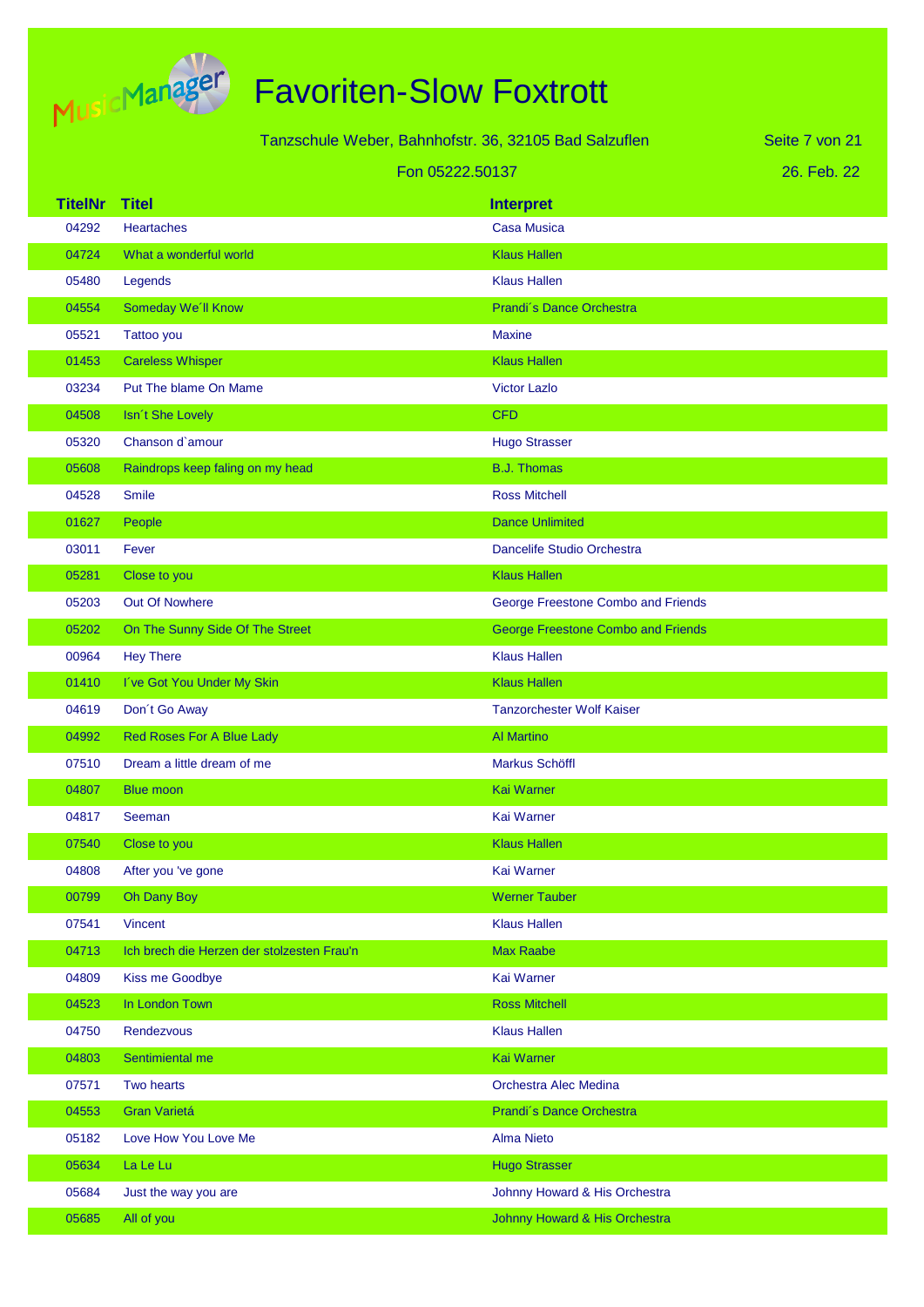

# Favoriten-Slow Foxtrott

|                | Tanzschule Weber, Bahnhofstr. 36, 32105 Bad Salzuflen<br>Seite 8 von 21 |                                              |             |
|----------------|-------------------------------------------------------------------------|----------------------------------------------|-------------|
|                | Fon 05222.50137                                                         |                                              | 26. Feb. 22 |
| <b>TitelNr</b> | <b>Titel</b>                                                            | <b>Interpret</b>                             |             |
| 04291          | A Nightingale Sang on Berkeley Square                                   | <b>Casa Musica</b>                           |             |
| 04288          | All I Need Is You                                                       | <b>Casa Musica</b>                           |             |
| 15380          | <b>Michele</b>                                                          | <b>Beaumont</b>                              |             |
| 05808          | <b>Blue Moon</b>                                                        | Victor Silvester Jnr. & Andy Ross Orchestras |             |
| 05810          | Love Walked In                                                          | Victor Silvester Jnr. & Andy Ross Orchestras |             |
| 05836          | <b>April in Paris</b>                                                   | <b>Hugo Strasser</b>                         |             |
| 05537          | Love how you love me                                                    | pro media musik gmbh                         |             |
| 05496          | Rotterdam                                                               | <b>Casa Musica</b>                           |             |
| 05280          | <b>Only You</b>                                                         | <b>Klaus Hallen</b>                          |             |
| 04936          | <b>Broadway</b>                                                         | <b>Ballroom dancing</b>                      |             |
| 05967          | In dreams a memory                                                      | Tony Evans & His Orchestra                   |             |
| 04514          | <b>Heaven Can Wait</b>                                                  | <b>Ross Mitchell</b>                         |             |
| 06058          | Der Liebling von allen                                                  | Vittorio Casagrande                          |             |
| 05135          | Let's Get The World Singing Again                                       | S.I.T. Orchestra And Singers                 |             |
| 05065          | All of you                                                              | Prandi's Dance Orchestra                     |             |
| 06271          | <b>More</b>                                                             | <b>Nat King Cole</b>                         |             |
| 05019          | Smoke gets in your eyes                                                 | <b>Werner Tauber</b>                         |             |
| 05001          | Love Letters In The Sand                                                | <b>Al Martino</b>                            |             |
| 04999          | May I Have The Next Dream With You                                      | Al Martino                                   |             |
| 05626          | <b>Forever Autumn</b>                                                   | <b>Klaus Hallen</b>                          |             |
| 04938          | Twilight                                                                | <b>Ballroom dancing</b>                      |             |
| 04124          | A Wind & A Smile                                                        | <b>Premium Standard</b>                      |             |
| 04843          | Dancing on the ceiling                                                  | <b>Ross Mitchell</b>                         |             |
| 07059          | You are not alone                                                       | Michael Jackson                              |             |
| 04456          | Personalita                                                             | Prandi's Dance Orchestra                     |             |
| 05966          | Dearly beloved                                                          | Tony Evans & His Orchestra                   |             |
| 00325          | The things we do for love                                               | Dancelife Studio Orchestra                   |             |
| 02012          | <b>Harbour Lights</b>                                                   | <b>Hugo Strasser</b>                         |             |
| 00664          | People / Funny Girl                                                     | <b>Werner Tauber</b>                         |             |
| 01819          | Heaven Can Do Without You                                               | <b>Casa Musica</b>                           |             |
| 00207          | La Li Lu                                                                | Max Greger und sein Tanzorchester            |             |
| 00441          | Only A Fool                                                             | Dancelife Studio Orchestra                   |             |
| 00647          | All or Nothing at all                                                   | <b>Klaus Hallen</b>                          |             |
| 01661          | <b>Blue Satin</b>                                                       | Erich Bachmann Orchestra                     |             |
| 01766          | Killing me softly                                                       | Markus Schöffl                               |             |
| 00554          | <b>Claire</b>                                                           | <b>Klaus Hallen</b>                          |             |
| 01428          | What I Did For Love                                                     | <b>Klaus Hallen</b>                          |             |

00743 My Moonlight Memories **Klaus Hallen**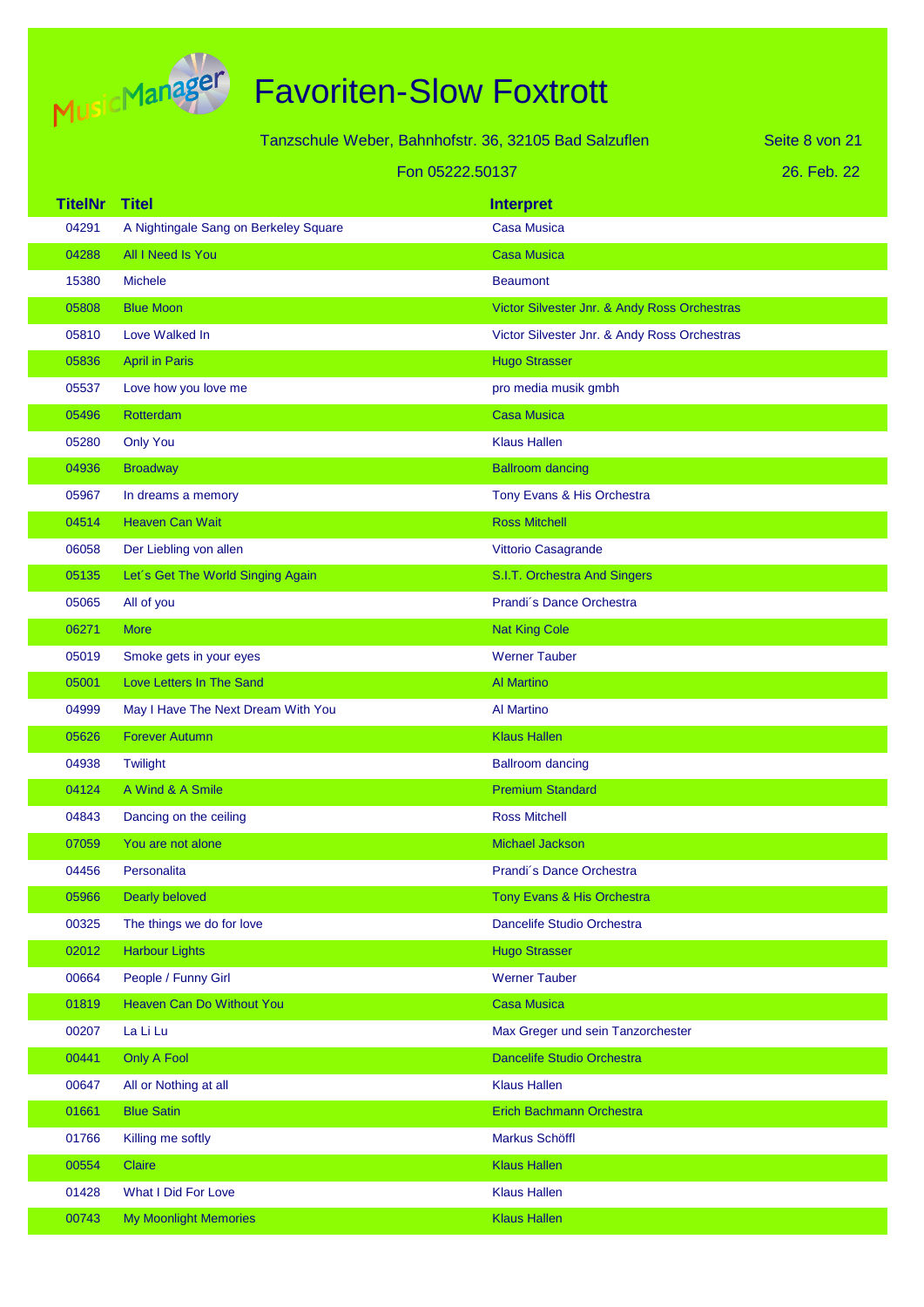

|                |                                              | Tanzschule Weber, Bahnhofstr. 36, 32105 Bad Salzuflen | Seite 9 von 21 |
|----------------|----------------------------------------------|-------------------------------------------------------|----------------|
|                | Fon 05222.50137                              |                                                       | 26. Feb. 22    |
| <b>TitelNr</b> | <b>Titel</b>                                 | <b>Interpret</b>                                      |                |
| 00923          | <b>Love And Marriage</b>                     | <b>Werner Tauber</b>                                  |                |
| 00494          | I'll wait for you                            | <b>Dancelife Studio Orchestra</b>                     |                |
| 00552          | Spring                                       | <b>Klaus Hallen</b>                                   |                |
| 00504          | It had to be you                             | <b>Dancelife Studio Orchestra</b>                     |                |
| 05397          | Andarein ogni senso                          | pro media musik gmbh                                  |                |
| 03208          | Moonglow                                     | Irvin Tidswell and the falsch                         |                |
| 05594          | <b>Neighbors</b>                             | Des O' Connor                                         |                |
| 05364          | Just more                                    | pro media musik gmbh                                  |                |
| 05649          | <b>Second Time Around</b>                    | <b>Victor Silvester</b>                               |                |
| 05332          | <b>Schiwago Melodie</b>                      | <b>Hugo Strasser</b>                                  |                |
| 05686          | I love you Samantha                          | Johnny Howard & His Orchestra                         |                |
| 04884          | Soft feet                                    | Karl Herberger Orchestra                              |                |
| 04286          | Mean To Me                                   | <b>Casa Musica</b>                                    |                |
| 05809          | <b>Blue Star</b>                             | Victor Silvester Jnr. & Andy Ross Orchestras          |                |
| 06059          | The Desert song                              | <b>Billy May Orchestra</b>                            |                |
| 06280          | Jeannie with the light brown hair/Shenandoah | Ray McVay & His Orchestra                             |                |
| 05663          | Joanna                                       | <b>Victor Silvester</b>                               |                |
| 01739          | It's Not Easy                                | <b>Klaus Hallen</b>                                   |                |
| 00812          | Soli                                         | Luca Marci                                            |                |
| 00880          | <b>Change Partners</b>                       | <b>Vic Damone</b>                                     |                |
| 00778          | Why Don't You Do Right                       | Sinead O'Connor                                       |                |
| 01409          | <b>Thank You Frank</b>                       | <b>Klaus Hallen</b>                                   |                |
| 01562          | Hey, Got A Minute                            | <b>Serious Fun</b>                                    |                |
| 04989          | Chanson D'Amour                              | <b>Manhattan Transfer</b>                             |                |
| 04805          | Dancing in the dark                          | Kai Warner                                            |                |
| 05204          | <b>Make Someone Happy</b>                    | George Freestone Combo and Friends                    |                |
| 01980          | This Business of love                        | Dancelife Studio Orchestra                            |                |
| 05468          | Your body is a wonderland                    | <b>Vio Friedmann</b>                                  |                |
| 04986          | <b>Love And Marriage</b>                     | <b>Frank Sinatra</b>                                  |                |
| 04283          | Dream A Little Dream Of Me                   | <b>Casa Musica</b>                                    |                |
| 02914          | Santa Baby                                   | Madonna                                               |                |
| 03115          | <b>Maybe This Time</b>                       | Wolfgang Kompalka Showband                            |                |
| 01720          | No Hay Marcha En Nueva York                  | Mecano                                                |                |
| 00251          | Love Wonderful Love                          | <b>Klaus Hallen</b>                                   |                |
| 05755          | Isn't She Lovely                             | Joe Bourne                                            |                |
| 06909          | Stand by your man                            | <b>Heike Makatsch</b>                                 |                |
| 04006          | <b>Release Me</b>                            | Suda Hisao & New down beats orchestra                 |                |
| 02916          | <b>Winter Wonderland</b>                     | <b>Amy Grant</b>                                      |                |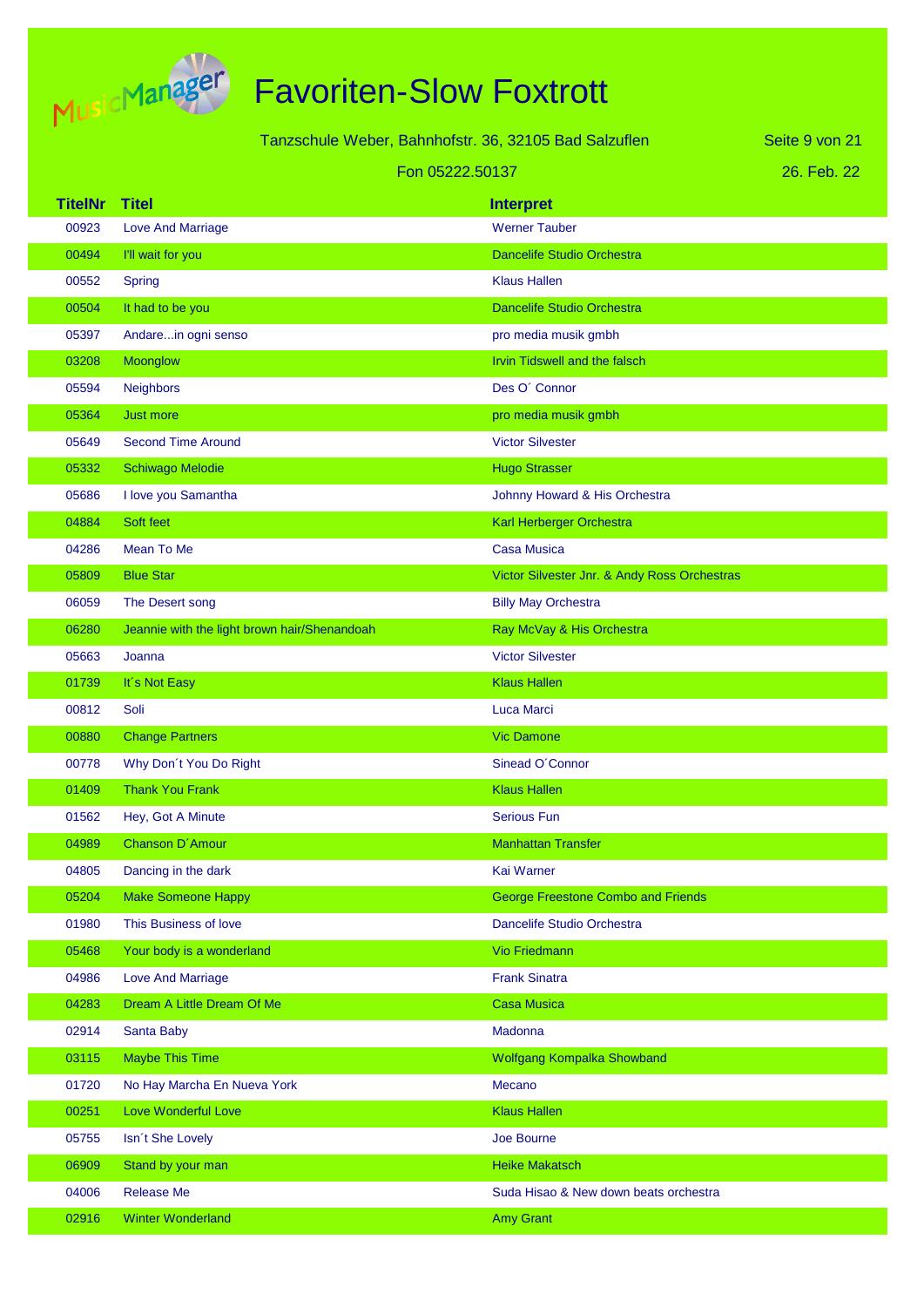

| Tanzschule Weber, Bahnhofstr. 36, 32105 Bad Salzuflen |                                           |                                       | Seite 10 von 21 |
|-------------------------------------------------------|-------------------------------------------|---------------------------------------|-----------------|
|                                                       | Fon 05222.50137                           |                                       | 26. Feb. 22     |
| <b>TitelNr</b>                                        | <b>Titel</b>                              | <b>Interpret</b>                      |                 |
| 04296                                                 | There's A Rainbow Round My Shoulder       | <b>Casa Musica</b>                    |                 |
| 00319                                                 | The Pink Panther Theme                    | <b>Klaus Hallen</b>                   |                 |
| 00553                                                 | Manha de Carnival                         | <b>Klaus Hallen</b>                   |                 |
| 01454                                                 | <b>Kissing A Fool</b>                     | <b>Klaus Hallen</b>                   |                 |
| 01468                                                 | Always Look On The bright Side            | <b>Klaus Hallen</b>                   |                 |
| 04579                                                 | Symphony                                  | <b>Werner Tauber</b>                  |                 |
| 04580                                                 | <b>Petite Fleur</b>                       | <b>Werner Tauber</b>                  |                 |
| 01385                                                 | <b>Adios Amor</b>                         | <b>Hugo Strasser</b>                  |                 |
| 02923                                                 | <b>Winter Wonderland</b>                  | <b>Klaus Hallen</b>                   |                 |
| 03960                                                 | <b>What A Wonderful World</b>             | Hisao Sudo & New Down Beats Orchestra |                 |
| 07129                                                 | On the street where you live              | <b>Ross Mitchell</b>                  |                 |
| 03994                                                 | <b>Sweet Guitar</b>                       | Suda Hisao & New down beats orchestra |                 |
| 04641                                                 | Kamm Zuruch                               | verschiedene Interpreten              |                 |
| 04642                                                 | <b>Capri Fishers</b>                      | verschiedene Interpreten              |                 |
| 04608                                                 | <b>Teddybär-Slow</b>                      | <b>Günter Noris</b>                   |                 |
| 07051                                                 | This song's for you                       | <b>Chase The Music</b>                |                 |
| 04366                                                 | <b>Night And Day</b>                      | Paul Kuhn                             |                 |
| 04526                                                 | <b>Getting To Know You</b>                | <b>Ross Mitchell</b>                  |                 |
| 04527                                                 | <b>Jimmy Mack</b>                         | <b>CFD</b>                            |                 |
| 00010                                                 | Welcome to my world                       | <b>Klaus Hallen und Rio</b>           |                 |
| 03145                                                 | <b>Gal in Calico</b>                      | <b>Ross Mitchell</b>                  |                 |
| 05383                                                 | The heart of every girl (Mona Lisa Smile) | <b>Casa Musica</b>                    |                 |
| 07075                                                 | <b>Magic moments</b>                      | <b>Orchester Ambros Seelos</b>        |                 |
| 03944                                                 | <b>Roses Of Picardy</b>                   | unbekannter Interpret                 |                 |
| 03061                                                 | Raindrops Keep Falling on My Head         | <b>Hugo Strasser</b>                  |                 |
| 03144                                                 | Let `s Do it                              | <b>Ross Mitchell</b>                  |                 |
| 03143                                                 | At Last                                   | <b>Ross Mitchell</b>                  |                 |
| 03132                                                 | Dancing in The Dark                       | <b>Etienne Cap</b>                    |                 |
| 05268                                                 | L'Italiano                                | <b>Toto Cutugno</b>                   |                 |
| 04295                                                 | You, No One But You                       | <b>Casa Musica</b>                    |                 |
| 07052                                                 | I've found another girl like you          | <b>Chase The Music</b>                |                 |
| 04699                                                 | Any Dream will do                         | <b>Ambros Seelos</b>                  |                 |
| 04294                                                 | Red Roses For A Blue Lady                 | <b>Casa Musica</b>                    |                 |
| 04365                                                 | <b>Tuxedo Junction</b>                    | Paul Kuhn                             |                 |
| 04673                                                 | Slowly to Heaven                          | <b>Günter Noris</b>                   |                 |
| 01839                                                 | Someone To Watch Over Me                  | Bela Sanders und sein Tanzorchester   |                 |
| 04816                                                 | Moonglow                                  | Kai Warner                            |                 |
| 04815                                                 | As time goes by                           | Kai Warner                            |                 |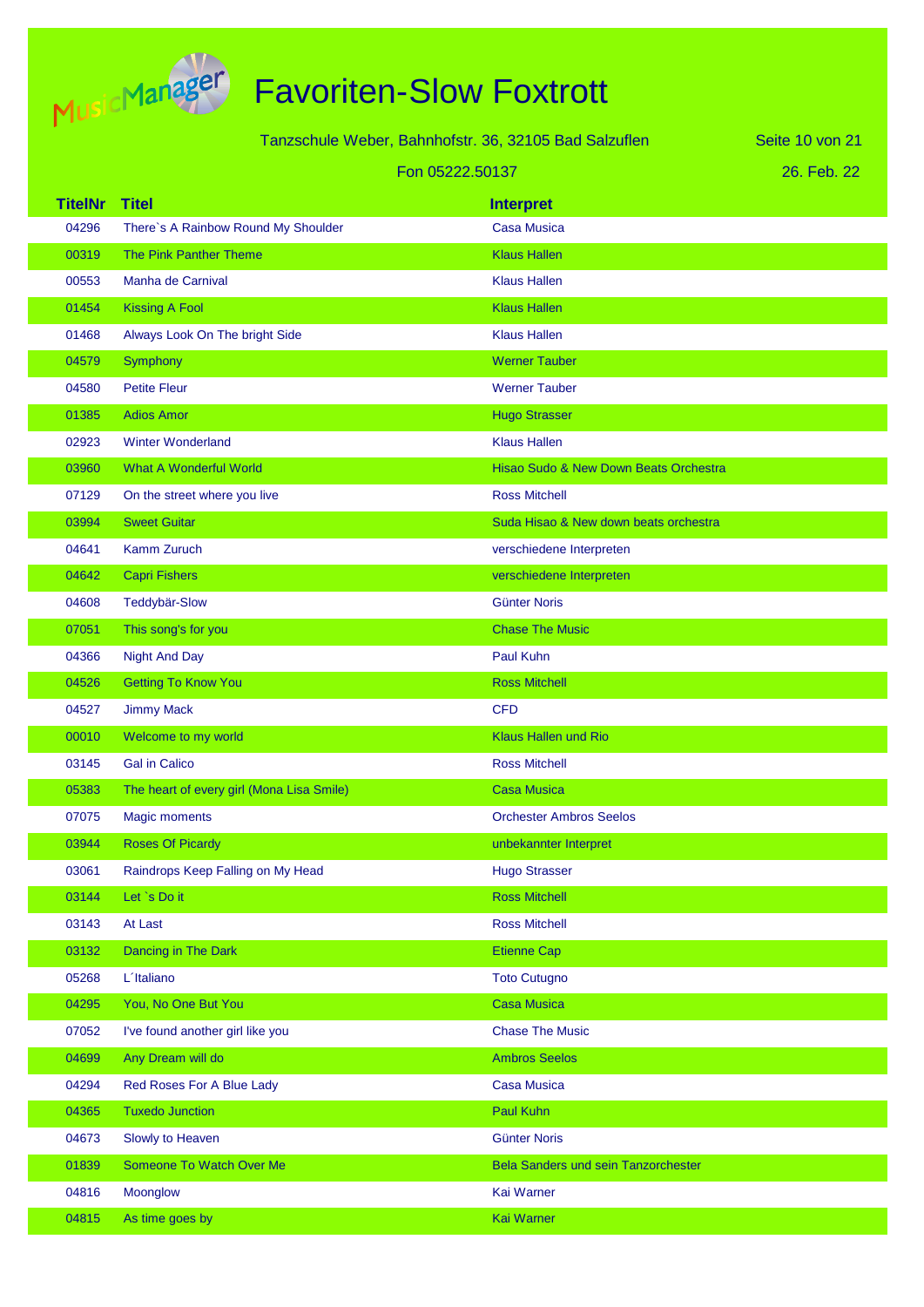

Tanzschule Weber, Bahnhofstr. 36, 32105 Bad Salzuflen Fon 05222.50137

26. Feb. 22 Seite 11 von 21

| <b>TitelNr</b> | <b>Titel</b>                        | <b>Interpret</b>                           |
|----------------|-------------------------------------|--------------------------------------------|
| 04814          | September song                      | Kai Warner                                 |
| 03964          | Lean Baby                           | Hisao Sudo & New Down Beats Orchestra      |
| 01841          | Bei dir war es immer so schön       | <b>Bela Sanders und sein Tanzorchester</b> |
| 04811          | A man without love                  | <b>Kai Warner</b>                          |
| 01894          | Don't Go Away                       | May-Records                                |
| 00370          | Danny Boy                           | <b>Klaus Hallen</b>                        |
| 03966          | S'Wonderful                         | Hisao Sudo & New Down Beats Orchestra      |
| 03967          | Nostalgia                           | Hisao Sudo & New Down Beats Orchestra      |
| 04806          | Walk on by                          | Kai Warner                                 |
| 00454          | I Saw A Man                         | <b>Dancelife Studio Orchestra</b>          |
| 04804          | <b>Happy Together</b>               | <b>Kai Warner</b>                          |
| 04802          | Good-bye is not forever             | <b>Kai Warner</b>                          |
| 04812          | <b>Dream</b>                        | Kai Warner                                 |
| 01660          | Caroline's Melody                   | <b>Erich Bachmann Orchestra</b>            |
| 04048          | On The Sunny Side Of The Street     | Dancelife Studio Orchestra                 |
| 04301          | <b>Chanson Del Amor</b>             | <b>Ambros Seelos</b>                       |
| 07208          | So ein Tag so wunderschön wie heute | <b>Günter Noris</b>                        |
| 04379          | As Time Goes By                     | <b>Klaus Hallen</b>                        |
| 04937          | Ecco la Felicita                    | <b>Ballroom dancing</b>                    |
| 00566          | Bei Dir war's immer so schön        | <b>SDR Big Band</b>                        |
| 04818          | Silver morning rain                 | Kai Warner                                 |
| 04723          | Überall blühen Rosen                | <b>Klaus Hallen</b>                        |
| 07130          | There's a small hotel               | <b>Ross Mitchell</b>                       |
| 07258          | <b>Blue Moon</b>                    | Prandi's Dance Orchestra                   |
| 03962          | Encounter                           | Hisao Sudo & New Down Beats Orchestra      |
| 00646          | Do it again                         | <b>Klaus Hallen</b>                        |
| 07269          | The Best of everything              | <b>Victor Silvester</b>                    |
| 03963          | <b>Slowly To Heaven</b>             | Hisao Sudo & New Down Beats Orchestra      |
| 04742          | Tribute to a lady                   | <b>Velvet Tanzorchester</b>                |
| 01952          | Wenn der weiße Flieder wieder blüht | <b>Günther Noris</b>                       |
| 01659          | You're A Loving Baby                | Erich Bachmann Orchestra                   |
| 00772          | I Do, I Do, I Do, I Do, I Do        | <b>Klaus Hallen</b>                        |
| 03439          | Stand By Your Man                   | <b>Ambros Seelos</b>                       |
| 04455          | Ma Chi Se Ne Importa                | Prandi's Dance Orchestra                   |
| 03649          | Close To Me                         | Suda Hisao & New down beats orchestra      |
| 04125          | <b>Beale Street Blues</b>           | <b>Premium Standard</b>                    |
| 00220          | The old fashioned way               | <b>Ambros Seelos</b>                       |
| 04007          | <b>Moon Glow</b>                    | Suda Hisao & New down beats orchestra      |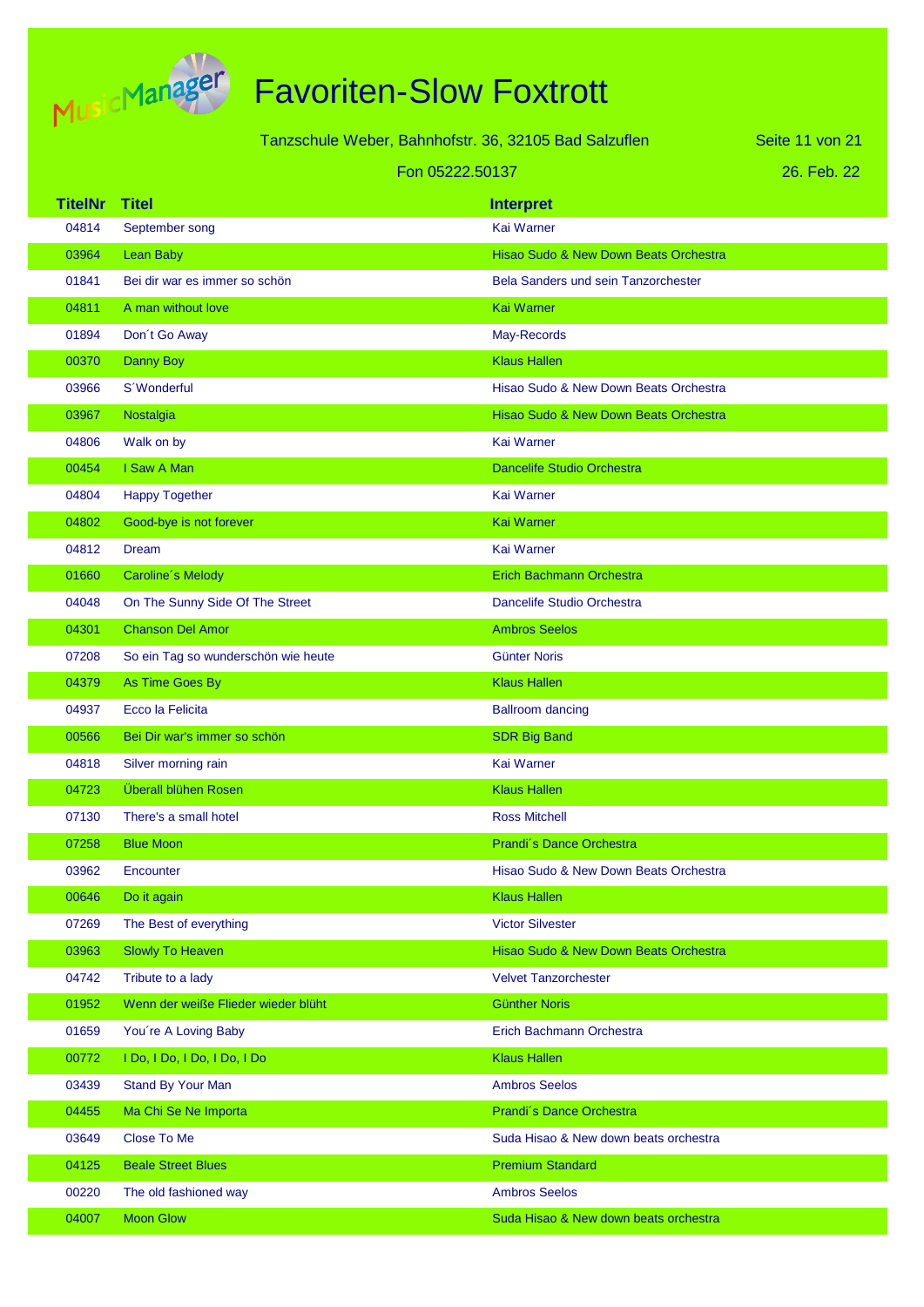

# Favoriten-Slow Foxtrott

|                | Tanzschule Weber, Bahnhofstr. 36, 32105 Bad Salzuflen<br>Seite 12 von 21 |                                        |             |
|----------------|--------------------------------------------------------------------------|----------------------------------------|-------------|
|                | Fon 05222.50137                                                          |                                        | 26. Feb. 22 |
| <b>TitelNr</b> | <b>Titel</b>                                                             | <b>Interpret</b>                       |             |
| 04285          | Somebody Loves Me                                                        | <b>Casa Musica</b>                     |             |
| 04389          | <b>Night and Day</b>                                                     | <b>Dionne Warwick</b>                  |             |
| 03710          | Verlieben Verlieren                                                      | Max Greger und sein Tanzorchester      |             |
| 04380          | The Guy's In Love                                                        | <b>Klaus Hallen</b>                    |             |
| 04503          | <b>That Old Feeling</b>                                                  | Dance And Listen Orchestra             |             |
| 06175          | ^Fürstenberg Fantasie                                                    | <b>Günter Noris</b>                    |             |
| 04504          | Up A Lazy River                                                          | <b>Tony Crane</b>                      |             |
| 03886          | <b>When Somebody Thinks</b>                                              | <b>Bryan Ferry</b>                     |             |
| 03446          | Can I Forget You                                                         | Tommy Sanderson And His Orchestra      |             |
| 04525          | The Old Fashioned Way                                                    | <b>Tony Crane</b>                      |             |
| 03582          | <b>Moonlight Serenade</b>                                                | <b>Ross Mitchell</b>                   |             |
| 03813          | <b>You Are Not Alone</b>                                                 | <b>Dennis Delano</b>                   |             |
| 06616          | Have you met Miss Jones                                                  | <b>Robbie Williams</b>                 |             |
| 06615          | They can't take that away from me                                        | <b>Robbie Williams</b>                 |             |
| 03855          | In London Town                                                           | <b>Ross Mitchell</b>                   |             |
| 00094          | Close to you                                                             | <b>Klaus Hallen</b>                    |             |
| 06602          | Here you come again                                                      | Dancelife Studio Orchestra             |             |
| 00861          | <b>Letzte Rose</b>                                                       | <b>Werner Tauber</b>                   |             |
| 06447          | Singing in the rain/Toot toot toosie/Chattanooga choo choo/New           | <b>Musicor</b>                         |             |
| 04281          | Always                                                                   | <b>Casa Musica</b>                     |             |
| 06043          | Ramblin' rose                                                            | Joe Bourne                             |             |
| 06526          | <b>Breakfast at Tiffany's</b>                                            | <b>Henry Manchini</b>                  |             |
| 04151          | Rise                                                                     | <b>Ingrid Simons</b>                   |             |
| 06496          | <b>Rambling rose</b>                                                     | <b>Joe Bourne</b>                      |             |
| 06495          | Raindrops keep falling on my head                                        | Joe Bourne                             |             |
| 00879          | That's You                                                               | <b>Nat King Cole</b>                   |             |
| 03788          | Isn't She Lovely                                                         | Ian Harrison                           |             |
| 03787          | <b>Miss Grace</b>                                                        | <b>Michael Wilson</b>                  |             |
| 06563          | <b>Becaud Medley</b>                                                     | <b>Bobby Setter Band</b>               |             |
| 04519          | September In The Rain                                                    | <b>Ross Mitchell</b>                   |             |
| 06057          | The girl from Ipanema                                                    | <b>Nat King Cole</b>                   |             |
| 05706          | Kölle am Ring                                                            | <b>New Ballroom Orchestra</b>          |             |
| 04061          | <b>Sightseeing In Paris</b>                                              | <b>Autumn Winds</b>                    |             |
| 04516          | <b>Time Medley</b>                                                       | <b>Ross Mitchell</b>                   |             |
| 03298          | <b>Moonlight Becomes You</b>                                             | <b>Sunset Dance Orchestra</b>          |             |
| 04517          | <b>Beginning To See The Light</b>                                        | Parallel 2 Orchestra                   |             |
| 06750          | Ganz in weiß                                                             | Mirko Krebs and his Ballroom Orchestra |             |

Starlight Express Werner Tauber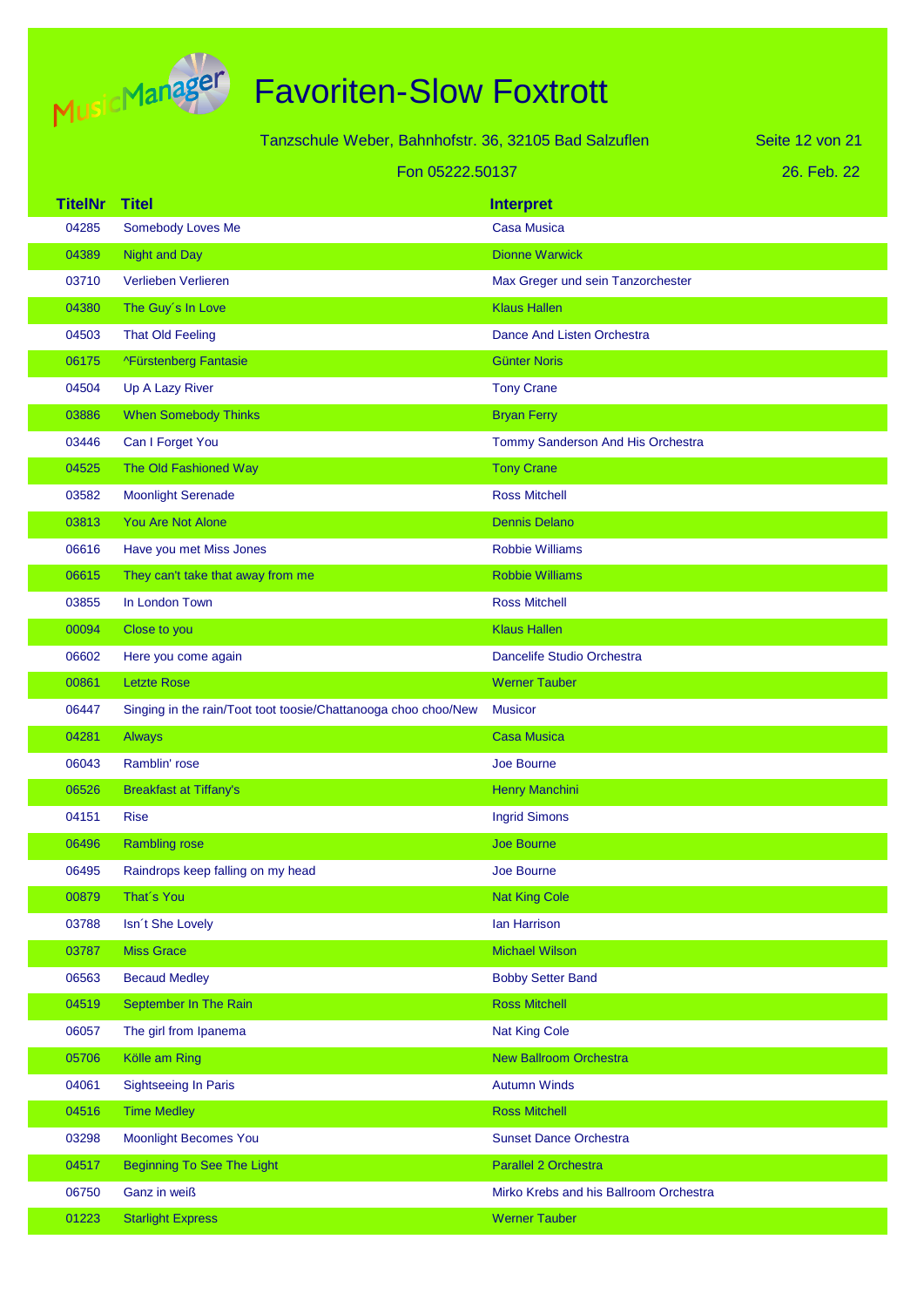

| Tanzschule Weber, Bahnhofstr. 36, 32105 Bad Salzuflen |                 |  |  |
|-------------------------------------------------------|-----------------|--|--|
|                                                       | Fon 05222.50137 |  |  |

26. Feb. 22 Seite 13 von 21

| <b>TitelNr</b> | <b>Titel</b>                                                    | <b>Interpret</b>                             |
|----------------|-----------------------------------------------------------------|----------------------------------------------|
| 04518          | <b>Broadway Baby</b>                                            | <b>CFD</b>                                   |
| 03993          | Let's Fall In Love                                              | Suda Hisao & New down beats orchestra        |
| 01241          | Morgenstimmung                                                  | <b>Werner Tauber</b>                         |
| 03237          | What A Difference A Day Made                                    | <b>Ken Turner</b>                            |
| 04521          | <b>Beyond The Sea</b>                                           | <b>Tony Crane</b>                            |
| 04522          | A Nightingale Sang oln Berkeley Square                          | <b>Ross Mitchell</b>                         |
| 06811          | Love wonderful love/Take these chains from heart/King of the ro | <b>Golem Orchestra and Josef Laufer</b>      |
| 04056          | Pub On The Hill                                                 | <b>Autumn Winds</b>                          |
| 03207          | <b>Make Someone Happy</b>                                       | Irvin Tidswell and the falsch                |
| 06751          | How wonderful to know                                           | <b>Max Bygraves</b>                          |
| 01022          | <b>Night and Day</b>                                            | <b>Roberto Rico</b>                          |
| 03435          | <b>Ganz</b> in weiss                                            | <b>Ambros Seelos</b>                         |
| 04505          | <b>Change Partners</b>                                          | <b>Ross Mitchell</b>                         |
| 06710          | Call me irresponsible                                           | <b>Michael Bublé</b>                         |
| 04506          | <b>Manhattan</b>                                                | <b>Ross Mitchell</b>                         |
| 05927          | Misunderstood                                                   | <b>Alex Brouwers</b>                         |
| 00963          | Claire                                                          | <b>Klaus Hallen</b>                          |
| 04066          | Pub On The Hill                                                 | <b>Autumn Winds</b>                          |
| 04509          | <b>Without A Song</b>                                           | <b>Ross Mitchell</b>                         |
| 04511          | Out Of Nowhere / Once In A While                                | <b>Peter Walton</b>                          |
| 05811          | Love is here to stay                                            | Victor Silvester Jnr. & Andy Ross Orchestras |
| 04512          | Fly Me To The Moon                                              | <b>Ross Mitchell</b>                         |
| 04123          | I'll Build A Stairway To Paradise                               | <b>Premium Standard</b>                      |
| 01123          | <b>Song Sung Blue</b>                                           | <b>Klaus Hallen</b>                          |
| 06721          | That old feeling                                                | <b>Rod Stewart</b>                           |
| 04287          | Call Me Irresponsible                                           | <b>Casa Musica</b>                           |
| 05852          | 10 minutes till the savages                                     | <b>Klaus Hallen</b>                          |
| 02961          | Bibbidi-Bobbidi-Boo                                             | <b>Klaus Hallen</b>                          |
| 01601          | All I Ask Of You                                                | Karl Schmidt Big Band                        |
| 03427          | <b>Classic For Dancers</b>                                      | Max Greger und sein Tanzorchester            |
| 03292          | Dankeschön                                                      | <b>Hugo Strasser</b>                         |
| 03300          | <b>Swanee</b>                                                   | <b>Sunset Dance Orchestra</b>                |
| 03320          | On The Sunny Side Of The Street                                 | <b>Paul Kuhn Quintett</b>                    |
| 03321          | Lady Be good                                                    | <b>Paul Kuhn Quintett</b>                    |
| 03344          | <b>Kiss Me Slow</b>                                             | <b>Günther Noris</b>                         |
| 03364          | <b>Slow Magic</b>                                               | <b>Günther Noris</b>                         |
| 03370          | <b>Fürstenberg Fantasie</b>                                     | <b>Günther Noris</b>                         |
| 03371          | So ein Tag so wunderschön wie heute                             | <b>Günther Noris</b>                         |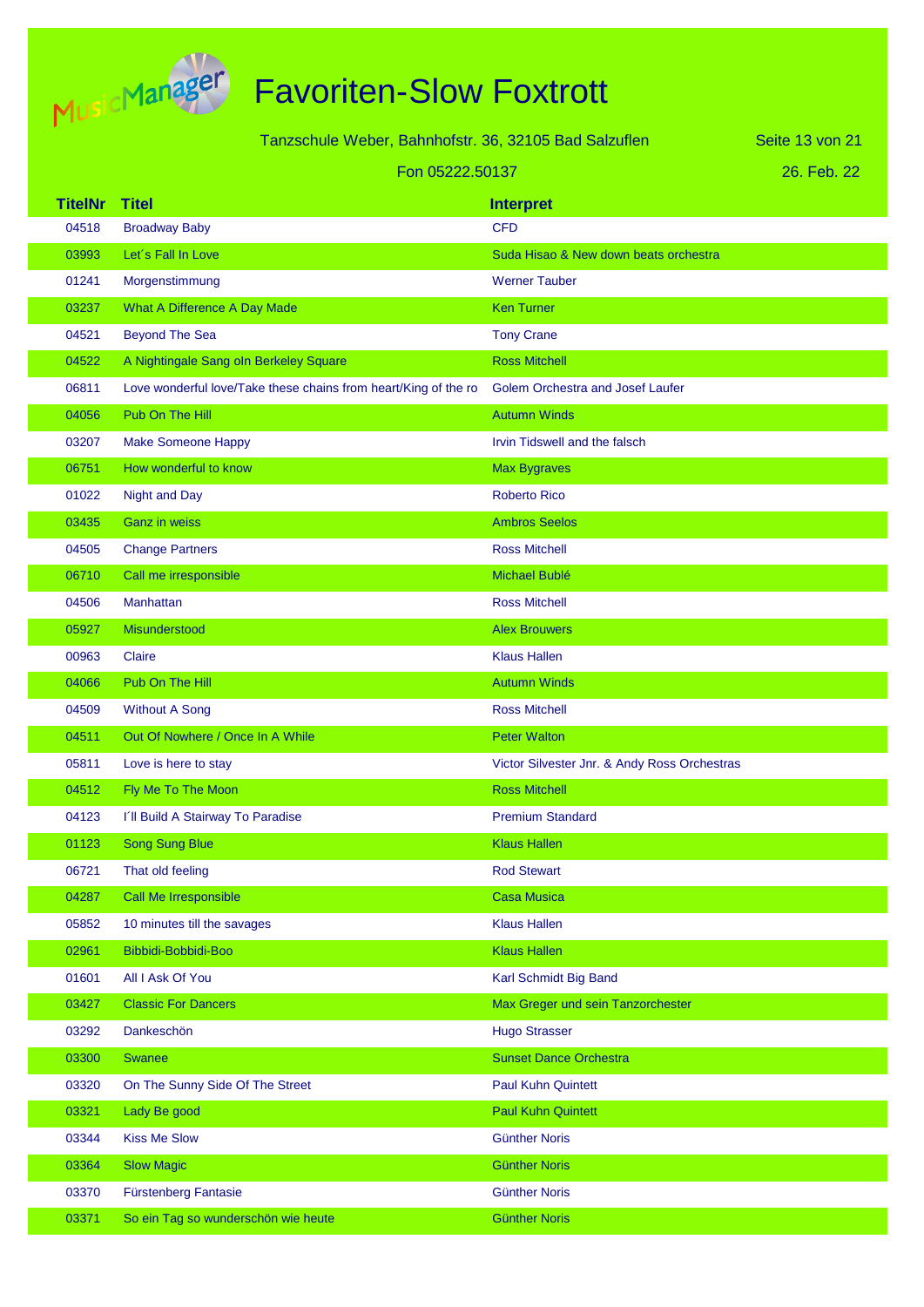

## Favoriten-Slow Foxtrott

|                | Tanzschule Weber, Bahnhofstr. 36, 32105 Bad Salzuflen<br>Seite 14 von 21 |                                       |             |
|----------------|--------------------------------------------------------------------------|---------------------------------------|-------------|
|                | Fon 05222.50137                                                          |                                       | 26. Feb. 22 |
| <b>TitelNr</b> | <b>Titel</b>                                                             | <b>Interpret</b>                      |             |
| 03372          | Slowly To Heaven                                                         | <b>Günther Noris</b>                  |             |
| 03373          | <b>Dance And Dream</b>                                                   | <b>Günther Noris</b>                  |             |
| 02941          | <b>White Christmas</b>                                                   | <b>Bert Kaempfert</b>                 |             |
| 03418          | Etüde Nr. 3 E-Dur                                                        | Max Greger und sein Tanzorchester     |             |
| 03259          | Carry me back to old Virginia / I only have eyes for you                 | fmp-Tanzorchester und die Harmonies   |             |
| 03467          | <b>Dankeschön</b>                                                        | <b>Hugo Strasser</b>                  |             |
| 03509          | So schön wie heut                                                        | <b>Hugo Strasser</b>                  |             |
| 03517          | King Of The Road                                                         | <b>Dancelife Studio Orchestra</b>     |             |
| 03528          | Someone To Watch Over Me                                                 | <b>Ross Mitchell</b>                  |             |
| 03575          | <b>Swinging Romance</b>                                                  | <b>Günther Noris</b>                  |             |
| 03622          | I Only Have Eyes For You                                                 | Tony Evans & His Orchestra            |             |
| 03648          | <b>Unchained Melody</b>                                                  | Suda Hisao & New down beats orchestra |             |
| 03664          | Sentimental Kopenhagen                                                   | <b>Günther Noris</b>                  |             |
| 03799          | Love Is A Many Splendored Thing                                          | <b>Werner Tauber</b>                  |             |
| 03854          | I Got Rhythm                                                             | <b>Ross Mitchell</b>                  |             |
| 04233          | Auf dem Dach der Welt                                                    | <b>Hugo Strasser</b>                  |             |
| 03398          | <b>Teddybär-Slow</b>                                                     | <b>Günther Noris</b>                  |             |
| 03872          | And I Love Her                                                           | Norbert Neugebauer                    |             |
| 01979          | Gee baby, ain't good to you                                              | Dancelife Studio Orchestra            |             |
| 02027          | You're Nobody 'til Somebody Loves You                                    | <b>Hugo Strasser</b>                  |             |
| 02489          | <b>Starlingt Express</b>                                                 | <b>Klaus Hallen</b>                   |             |
| 02554          | <b>Getting To Know You</b>                                               | Victor Silvester & Silver Strings     |             |
| 02622          | Let's Love                                                               | <b>Johnny Mathis</b>                  |             |
| 02640          | <b>Love And Marriage</b>                                                 | <b>Dancelife Studio Orchestra</b>     |             |
| 02646          | Wir stehen auf Berlin                                                    | Hartmut Kupka Big Band                |             |
| 02647          | Wer mal am Kurfürstendamm seinen Kaffee trank                            | Hartmut Kupka Big Band                |             |
| 02666          | <b>Blue Moon</b>                                                         | Karl Schmidt Big Band                 |             |
| 02724          | Venez donc chez-moi                                                      | <b>Claude Blouin</b>                  |             |
| 02886          | Always look on the bright side of life                                   | Idele                                 |             |
| 03269          | <b>Getting To Know You</b>                                               | <b>Ross Mitchell</b>                  |             |
| 02944          | <b>Winter Wonderland</b>                                                 | <b>Bert Kaempfert</b>                 |             |
| 03268          | Our Love Is Here to Stay                                                 | <b>Ross Mitchell</b>                  |             |
| 02983          | La vie En Rose                                                           | <b>Hugo Strasser</b>                  |             |
| 02991          | In mir klingt ein Lied                                                   | <b>Klaus Hallen</b>                   |             |
| 03032          | San Francisco                                                            | <b>Hugo Strasser</b>                  |             |
| 03913          | Ständchen von Schubert                                                   | <b>Werner Tauber</b>                  |             |
| 03160          | <b>Romeo And Juliet</b>                                                  | Johnny Howard & His Orchestra         |             |

03177 Poor Butterfly **Community** Control of the Community Community Ren Turner & His Orchestra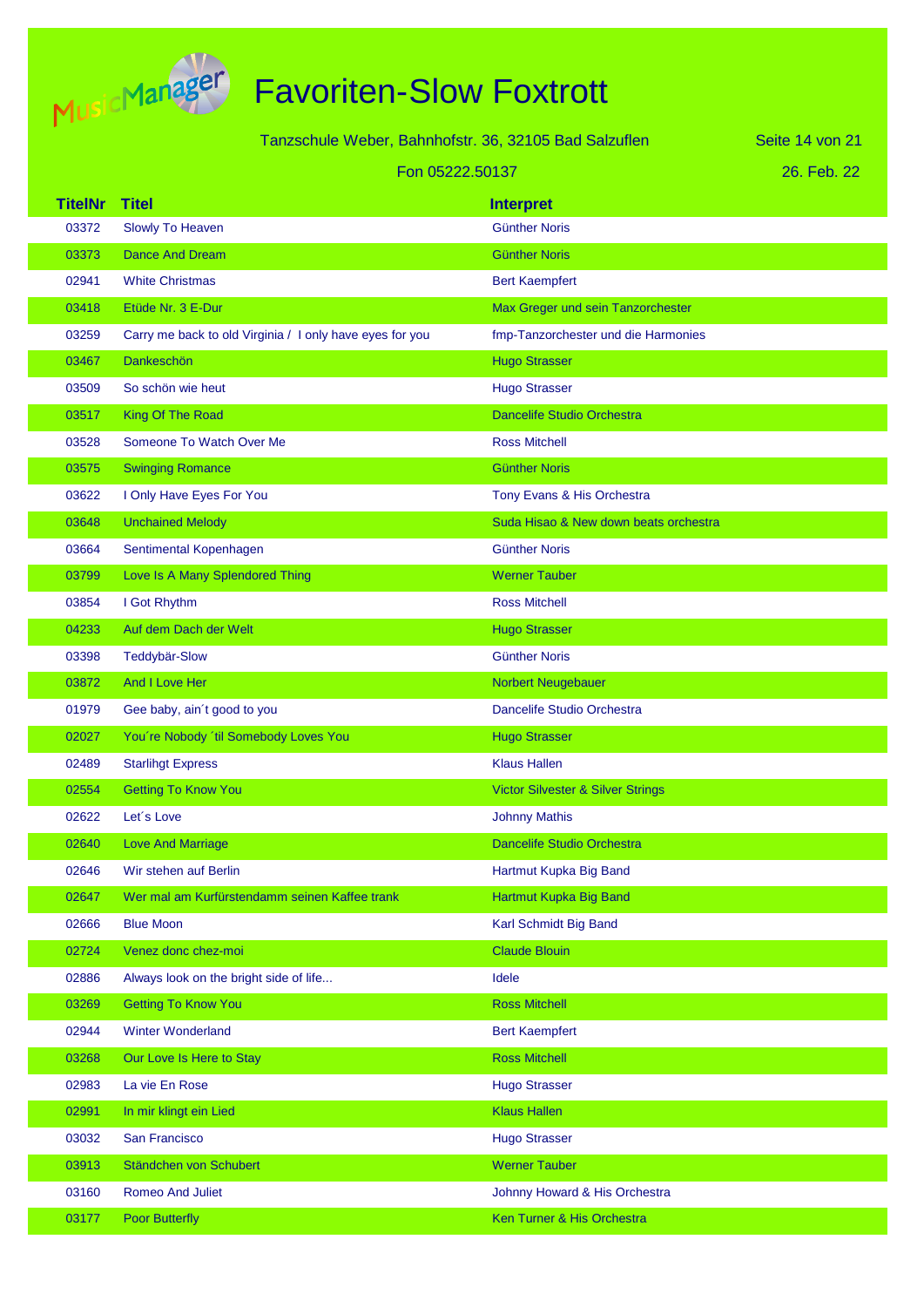

| Tanzschule Weber, Bahnhofstr. 36, 32105 Bad Salzuflen |                                                                | Seite 15 von 21                       |             |
|-------------------------------------------------------|----------------------------------------------------------------|---------------------------------------|-------------|
|                                                       | Fon 05222.50137                                                |                                       | 26. Feb. 22 |
| <b>TitelNr</b>                                        | <b>Titel</b>                                                   | <b>Interpret</b>                      |             |
| 03178                                                 | <b>Bye Bye Blackbird</b>                                       | Ken Turner & His Orchestra            |             |
| 03193                                                 | <b>Those Words</b>                                             | <b>Dancelife Studio Orchestra</b>     |             |
| 03233                                                 | <b>Where The Rainbow Ends</b>                                  | <b>Ken Turner</b>                     |             |
| 03235                                                 | September Song / It Had To Be You                              | <b>Ken Turner</b>                     |             |
| 03965                                                 | You Stepped Out Of A Dream                                     | Hisao Sudo & New Down Beats Orchestra |             |
| 03159                                                 | <b>April In Paris</b>                                          | Johnny Howard & His Orchestra         |             |
| 06680                                                 | <b>Winter Wonderland</b>                                       | <b>Tony Bennett</b>                   |             |
| 06451                                                 | Singing inthe rain/Toot toot toosie/Chattanooga Choo Coo/New Y | <b>Musicor</b>                        |             |
| 06487                                                 | Good times                                                     | Joe Bourne                            |             |
| 06508                                                 | <b>Sukyjaky</b>                                                | <b>Blue Diamonds</b>                  |             |
| 06528                                                 | The big heist                                                  | Henry Manchini                        |             |
| 06541                                                 | Schloß auf dem Mond                                            | <b>Rex Gildo</b>                      |             |
| 06564                                                 | <b>Nadine</b>                                                  | <b>Bobby Setter Band</b>              |             |
| 06607                                                 | Do nothing till you hear from me                               | <b>Robbie Williams</b>                |             |
| 05764                                                 | Sentimental Kopenhagen                                         | Günter Noris                          |             |
| 06618                                                 | Beyond the sea                                                 | <b>Robbie Williams</b>                |             |
| 06707                                                 | I'm your man                                                   | Michael Bublé                         |             |
| 06704                                                 | The best is yet to come                                        | Michael Bublé                         |             |
| 06720                                                 | It had to be you                                               | <b>Rod Stewart</b>                    |             |
| 06727                                                 | The nearness of you                                            | <b>Rod Stewart</b>                    |             |
| 04420                                                 | Singin' In The Rain                                            | <b>Gene Kelly</b>                     |             |
| 06832                                                 | <b>Travelling light</b>                                        | <b>Vaya Con Dios</b>                  |             |
| 07164                                                 | I hadn't anyone 'til you                                       | <b>Richard Chamberlain</b>            |             |
| 05749                                                 | Blue Moon / Moon river                                         | Placido Domingo                       |             |
| 06614                                                 | Ain't that kick in the head                                    | <b>Robbie Williams</b>                |             |
| 04801                                                 | Chanson d'amour                                                | Kai Warner                            |             |
| 06726                                                 | Every time we say goodbye                                      | <b>Rod Stewart</b>                    |             |
| 05763                                                 | <b>Golden Velvet</b>                                           | <b>Günter Noris</b>                   |             |
| 04421                                                 | You Make Me Feel So Young                                      | <b>Rosemary Clooney</b>               |             |
| 04502                                                 | Someone To Watch Over Me                                       | <b>Ross Mitchell</b>                  |             |
| 04993                                                 | Dream A Little Dream Of Me                                     | <b>Al Martino</b>                     |             |
| 05141                                                 | <b>Back to Black</b>                                           | Amy Winehouse                         |             |
| 05205                                                 | Red Roses For A Blue Lady                                      | George Freestone Combo and Friends    |             |
| 05365                                                 | If I didn't have you                                           | pro media musik gmbh                  |             |
| 05384                                                 | Beyond the sea                                                 | <b>Casa Musica</b>                    |             |
| 05578                                                 | If I didn't have you                                           | <b>Casa Musica</b>                    |             |
| 05762                                                 | <b>Kamelien Show</b>                                           | <b>Günter Noris</b>                   |             |
| 05647                                                 | <b>Born Free</b>                                               | <b>Victor Silvester</b>               |             |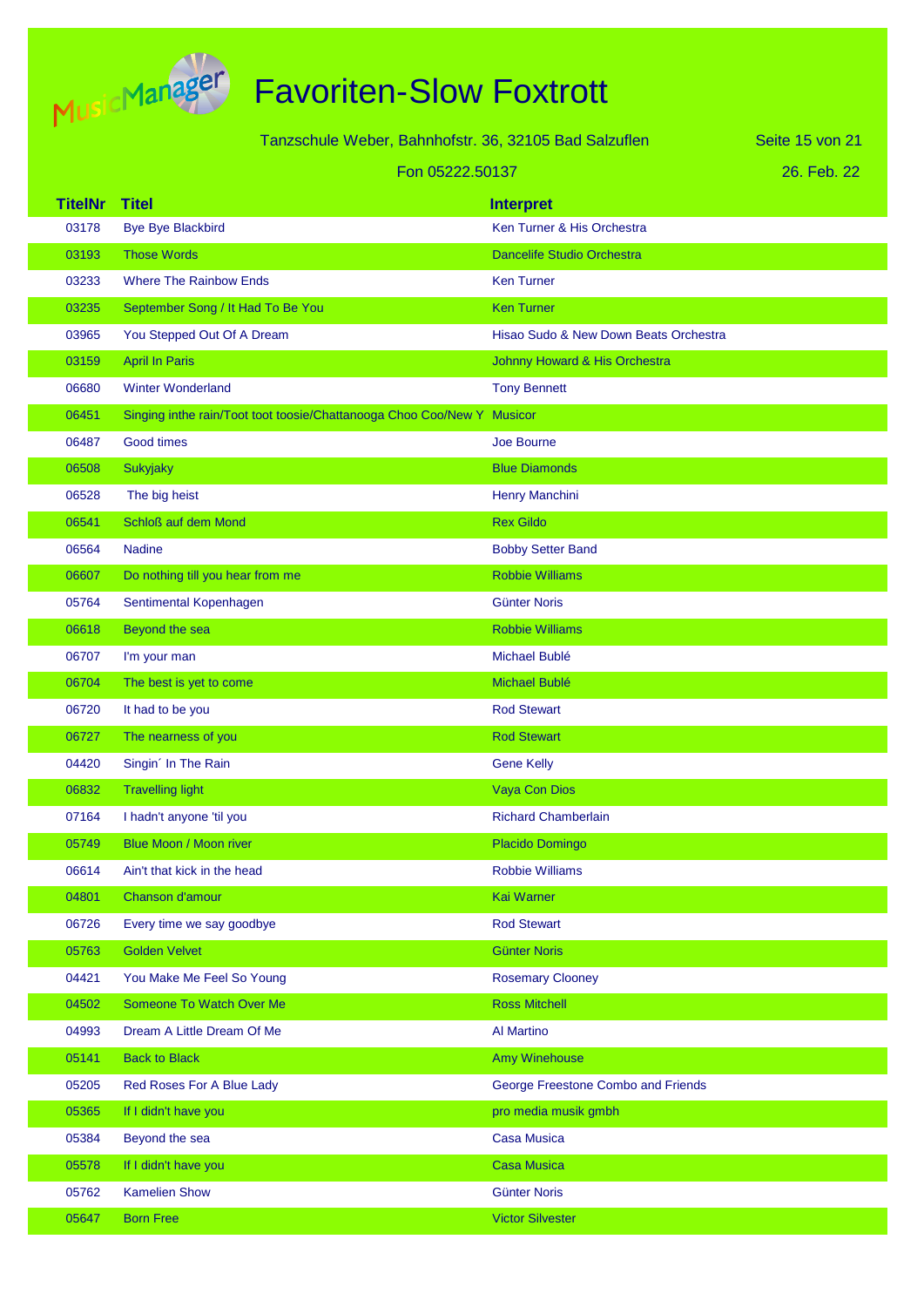

| Tanzschule Weber, Bahnhofstr. 36, 32105 Bad Salzuflen |                                   | Seite 16 von 21                     |  |
|-------------------------------------------------------|-----------------------------------|-------------------------------------|--|
|                                                       |                                   | Fon 05222.50137                     |  |
| <b>TitelNr</b>                                        | <b>Titel</b>                      | <b>Interpret</b>                    |  |
| 05605                                                 | I wanna be loved by you           | <b>Marilyn Monroe</b>               |  |
| 05593                                                 | <b>Dreaming</b>                   | verschiedene Interpreten            |  |
| 04705                                                 | You Captured My Heart             | <b>Musica Caliente Vol.III</b>      |  |
| 02553                                                 | Let's Put Out The Lights          | <b>Billy May Orchestra</b>          |  |
| 04810                                                 | Canadian sunset                   | <b>Kai Warner</b>                   |  |
| 04988                                                 | On A Little Street In Singapore   | <b>Manhattan Transfer</b>           |  |
| 04500                                                 | Love Walked In                    | Dance And Listen Orchestra          |  |
| 14668                                                 | <b>Rather Be</b>                  | <b>Vintage Vegas</b>                |  |
| 09894                                                 | I love Paris                      | <b>Joe Girard Orchestra</b>         |  |
| 08457                                                 | Jump                              | <b>Dancelife Studio Orchestra</b>   |  |
| 09160                                                 | <b>Harlem Nocturne</b>            | <b>Conrad Korsch</b>                |  |
| 08088                                                 | <b>These Foolish Things</b>       | <b>Andy Malm</b>                    |  |
| 08816                                                 | <b>Miss Brown</b>                 | <b>Peter Cincotti</b>               |  |
| 08898                                                 | I'm sitting on top of the world   | <b>Tom Gaebel</b>                   |  |
| 08459                                                 | Let's groove                      | Dancelife Studio Orchestra          |  |
| 15352                                                 | <b>Walkin' My Baby Back Home</b>  | <b>George Benson</b>                |  |
| 08811                                                 | A walking thing                   | <b>Benny Carter</b>                 |  |
| 08813                                                 | Lullaby of the leaves             | <b>Mary Stallings</b>               |  |
| 08857                                                 | Feeling good                      | <b>Bobby Darin</b>                  |  |
| 09900                                                 | Pennies from heaven               | <b>Joe Girard Orchestra</b>         |  |
| 08015                                                 | Call me                           | <b>Peter Duglas</b>                 |  |
| 15345                                                 | <b>You Will Never Know</b>        | Yada                                |  |
| 15344                                                 | <b>California Girls</b>           | <b>Swing Kings</b>                  |  |
| 15202                                                 | Summer Don't Leave                | <b>Sophie Dierking</b>              |  |
| 09580                                                 | My kind of girl                   | Dancelife Studio Orchestra          |  |
| 15340                                                 | <b>Like A Prayer</b>              | <b>Rhetta</b>                       |  |
| 08035                                                 | <b>Watch What Happens</b>         | CasaPhon                            |  |
| 13403                                                 | Raindrops Keep Falling On My Head | <b>B.J. Thomas</b>                  |  |
| 08301                                                 | I wanna be loved by you           | Dancelife Studio Orchestra          |  |
| 08321                                                 | Laura                             | Dancelife Studio Orchestra          |  |
| 14614                                                 | Unbreakable                       | Orchestra Alec Medina               |  |
| 09166                                                 | C'est si bon                      | <b>Arielle Dombasle</b>             |  |
| 08322                                                 | Moonglow                          | Dancelife Studio Orchestra          |  |
| 15350                                                 | <b>Best Friends</b>               | <b>Olivato Dancesport Orchestra</b> |  |
| 14667                                                 | Only Man In The World             | <b>Vintage Vegas</b>                |  |
| 08818                                                 | I've got you under my skin        | <b>James Darren</b>                 |  |
| 09901                                                 | On a little street in Singapore   | <b>Manhattan Transfer</b>           |  |
| 08615                                                 | The swinging shepard's Blues      | <b>Ella Fitzgerald</b>              |  |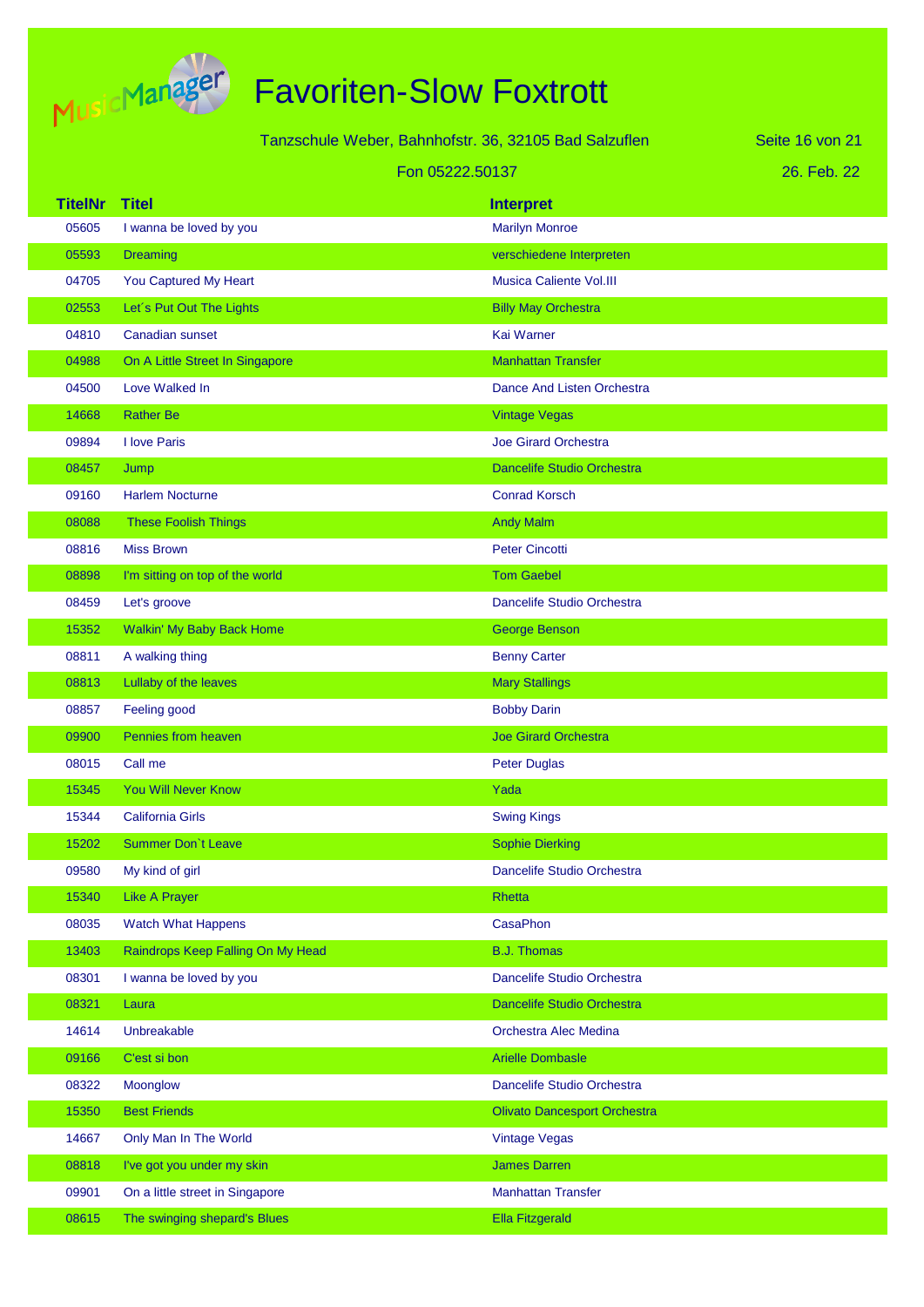

| Tanzschule Weber, Bahnhofstr. 36, 32105 Bad Salzuflen |                                       | Seite 17 von 21                         |             |
|-------------------------------------------------------|---------------------------------------|-----------------------------------------|-------------|
|                                                       |                                       | Fon 05222.50137                         | 26. Feb. 22 |
| <b>TitelNr</b>                                        | <b>Titel</b>                          | <b>Interpret</b>                        |             |
| 08089                                                 | I Can't Get Started                   | <b>Jill Scherer</b>                     |             |
| 09440                                                 | I wanna be loved by you               | <b>Dancelife Studio Orchestra</b>       |             |
| 13505                                                 | <b>Winter Wonderland</b>              | <b>Tom Gäbel</b>                        |             |
| 08362                                                 | Pennies from heaven                   | <b>Dancelife Studio Orchestra</b>       |             |
| 15137                                                 | Shed A Light                          | <b>Tanzorchester Klaus Hallen</b>       |             |
| 08090                                                 | <b>Ain't She Sweet</b>                | <b>Tony Willock</b>                     |             |
| 06821                                                 | New York, New York                    | <b>Golem Orchestra and Josef Laufer</b> |             |
| 08861                                                 | What a kind of fool am I              | Sammy Davis jr.                         |             |
| 09433                                                 | Mr. Lucky                             | Dancelife Studio Orchestra              |             |
| 09260                                                 | Wire to wire                          | <b>Mystery Bag</b>                      |             |
| 08070                                                 | Getting on the Step                   | Chris Heyman                            |             |
| 08052                                                 | Luna                                  | <b>CasaPhon</b>                         |             |
| 13759                                                 | <b>Detroit City</b>                   | <b>Top Time Orchester</b>               |             |
| 09100                                                 | <b>Stranger in Paradise</b>           | <b>Jack Jones</b>                       |             |
| 07779                                                 | The best is yet to come               | Prandi's Dance Orchestra                |             |
| 08335                                                 | If it ain't one thing, it's another   | <b>Dancelife Studio Orchestra</b>       |             |
| 08013                                                 | Too darn hot                          | <b>Claire Martin</b>                    |             |
| 08812                                                 | I thought about you                   | Joey de Francisco                       |             |
| 14706                                                 | All about You                         | Vio Friedmann                           |             |
| 08900                                                 | Witchcraft                            | <b>Brian Evans</b>                      |             |
| 15121                                                 | Die Schlange                          | <b>Gitte Haenning</b>                   |             |
| 08051                                                 | Sam, You Made The Pants Too Long      | Artisti Vari                            |             |
| 09099                                                 | Fly me to the moon                    | <b>Joe Girard</b>                       |             |
| 09103                                                 | Every breath you take                 | <b>Jack Jones</b>                       |             |
| 09104                                                 | <b>Blue Moon</b>                      | <b>Carmen McRae</b>                     |             |
| 09106                                                 | Vaya con dios                         | Mel Tomé                                |             |
| 08071                                                 | At Long Last Love                     | <b>Peter Douglas</b>                    |             |
| 09352                                                 | She's no Lady                         | <b>Richard Kleinmayer</b>               |             |
| 09896                                                 | Love Boat Theme                       | <b>Jack Jones</b>                       |             |
| 09418                                                 | <b>Blue skies</b>                     | <b>Dancelife Studio Orchestra</b>       |             |
| 14669                                                 | Fly Me To The Moon                    | <b>Vintage Vegas</b>                    |             |
| 09261                                                 | Haven't met you yet                   | <b>Parker Baldry</b>                    |             |
| 08617                                                 | Mandy                                 | <b>Henry Dolan</b>                      |             |
| 09355                                                 | <b>Blue Moon</b>                      | Vincenzo Vasi                           |             |
| 08413                                                 | Red roses for a blue lady             | The Ray Hamilton Ballroom Orchestra     |             |
| 08896                                                 | <b>Sweet dreams</b>                   | <b>Thomas Anders</b>                    |             |
| 08819                                                 | <b>Exodus song</b>                    | <b>Quincy Jones</b>                     |             |
| 09898                                                 | I thought that's what you liked on me | <b>Georgie Fame</b>                     |             |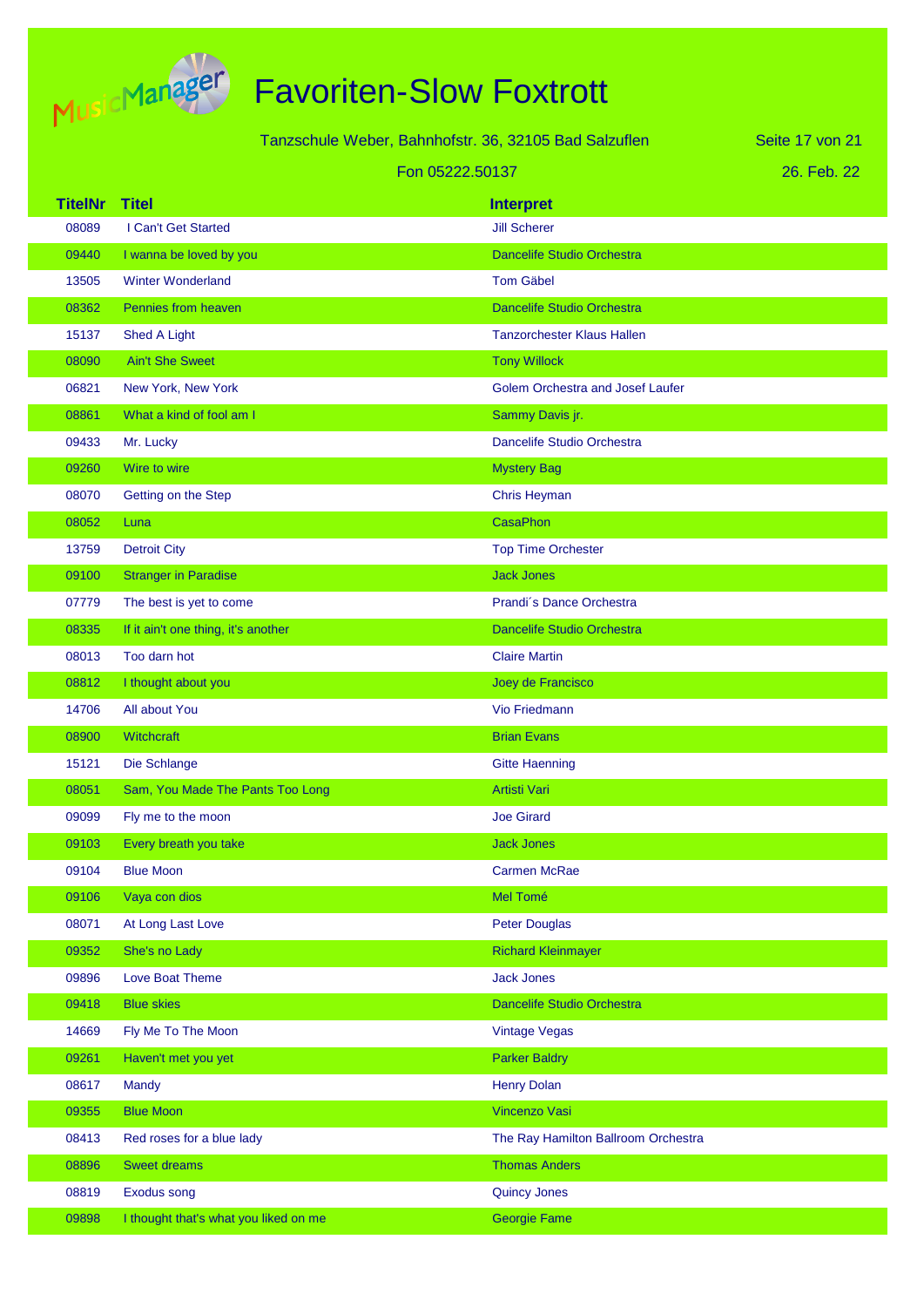

| Tanzschule Weber, Bahnhofstr. 36, 32105 Bad Salzuflen |                |                                                                      | Seite 18 von 21                   |             |
|-------------------------------------------------------|----------------|----------------------------------------------------------------------|-----------------------------------|-------------|
|                                                       |                | Fon 05222.50137                                                      |                                   | 26. Feb. 22 |
|                                                       | <b>TitelNr</b> | <b>Titel</b>                                                         | <b>Interpret</b>                  |             |
|                                                       | 08363          | Night & Day                                                          | Dancelife Studio Orchestra        |             |
|                                                       | 09435          | I remember Italy                                                     | <b>Dancelife Studio Orchestra</b> |             |
|                                                       | 09354          | Swinging on a star                                                   | <b>Peter Douglas</b>              |             |
|                                                       | 09101          | Anything goes                                                        | <b>Ella Fitzgerald</b>            |             |
|                                                       | 09097          | Steppin' out with my Baby                                            | <b>Danny Williams</b>             |             |
|                                                       | 09037          | My lean Baby                                                         | <b>Richard Shelton</b>            |             |
|                                                       | 09036          | My Baby just cares for me                                            | <b>Nathalie Cole</b>              |             |
|                                                       | 08902          | <b>Crowded island</b>                                                | <b>Rachel Alridge</b>             |             |
|                                                       | 09102          | Nice 'n' easy                                                        | <b>Joe Girard</b>                 |             |
|                                                       | 08897          | <b>Popsicle Toes</b>                                                 | <b>Mallory Stoddard</b>           |             |
|                                                       | 14598          | <b>Video Games</b>                                                   | Orchestra Alec Medina             |             |
|                                                       | 14647          | <b>Good News</b>                                                     | Orquesta Alec Medina              |             |
|                                                       | 09098          | Tonight                                                              | <b>Nancy Wilson</b>               |             |
|                                                       | 08853          | Something's gotta give                                               | Mel Tomé                          |             |
|                                                       | 08053          | Fit As A Fiddle                                                      | CasaPhon                          |             |
|                                                       | 08069          | Swingin' on a Star                                                   | <b>Carmen Payne</b>               |             |
|                                                       | 07821          | Let's do it                                                          | Dancelife Studio Orchestra        |             |
|                                                       | 08349          | I've gotthe world on a string                                        | <b>Dancelife Studio Orchestra</b> |             |
|                                                       | 08782          | Come blow your horn                                                  | <b>Casa Musica</b>                |             |
|                                                       | 08334          | <b>Canadien Sunset</b>                                               | Dancelife Studio Orchestra        |             |
|                                                       | 08899          | Don't know what I was doing                                          | <b>Johnny Boyd</b>                |             |
|                                                       | 08458          | Way you make me feel                                                 | <b>Dancelife Studio Orchestra</b> |             |
|                                                       | 14677          | The Heart of every Girl                                              | <b>Vio Friedmann</b>              |             |
|                                                       | 09897          | A string of pearls                                                   | Geoff Love & His Orchestra        |             |
|                                                       | 08347          | Tell me your dream                                                   | Dancelife Studio Orchestra        |             |
|                                                       | 08033          | I Like To Lead When I Dance                                          | CasaPhon                          |             |
|                                                       | 10238          | Younger than springtime                                              | <b>Ross Mitchell</b>              |             |
|                                                       | 11218          | Stand by your man                                                    | <b>Heike Makatsch</b>             |             |
|                                                       | 13050          | Zu schön um nett zu sein                                             | <b>Roger Cicero</b>               |             |
|                                                       | 08858          | If you want this love of mine                                        | Sammy Davis jr.                   |             |
|                                                       | 13218          | (Hey Won't You Play) Another Somebody Done Somebody Wron B.J. Thomas |                                   |             |
|                                                       | 08303          | Witchcraft                                                           | Dancelife Studio Orchestra        |             |
|                                                       | 11335          | Saving all my love for you                                           | <b>Klaus Hallen</b>               |             |
|                                                       | 12133          | <b>Ganz in Weiß</b>                                                  | <b>Roy Black</b>                  |             |
|                                                       | 13067          | Bin heute Abend bei Dir                                              | <b>Roger Cicero</b>               |             |
|                                                       | 09419          | Close your eyes                                                      | Dancelife Studio Orchestra        |             |
|                                                       | 13221          | 8 X 10                                                               | <b>Bill Anderson</b>              |             |
|                                                       | 09164          | It's a wonderful world                                               | <b>Vic Damone</b>                 |             |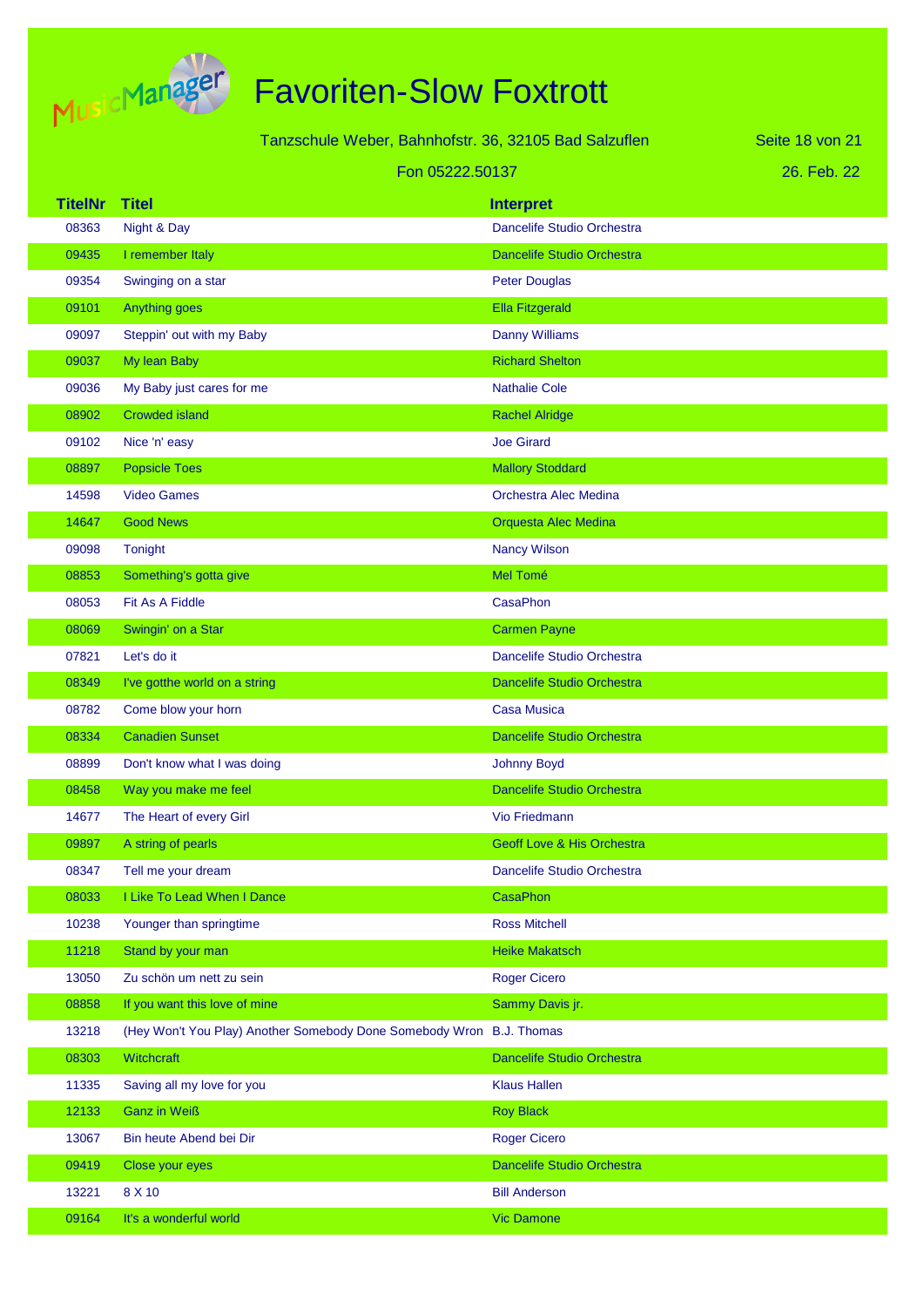

| Tanzschule Weber, Bahnhofstr. 36, 32105 Bad Salzuflen |                                                              |                               | Seite 19 von 21 |
|-------------------------------------------------------|--------------------------------------------------------------|-------------------------------|-----------------|
|                                                       | Fon 05222.50137                                              |                               | 26. Feb. 22     |
| <b>TitelNr</b>                                        | <b>Titel</b>                                                 | <b>Interpret</b>              |                 |
| 08855                                                 | Love me or leave me                                          | <b>Nina Simone</b>            |                 |
| 08860                                                 | At last                                                      | <b>Ray Anthony</b>            |                 |
| 09052                                                 | Theme from "Mr. Lucky"                                       | <b>Bobby Hackett</b>          |                 |
| 14535                                                 | <b>Go Gentle</b>                                             | <b>Orchestra Alec Medina</b>  |                 |
| 09417                                                 | Minni the moocher                                            | Dancelife Studio Orchestra    |                 |
| 09161                                                 | I got rhythm                                                 | Lena Horne                    |                 |
| 09054                                                 | <b>Darling Lili</b>                                          | <b>Johnny Mathis</b>          |                 |
| 09035                                                 | <b>Excactly like you</b>                                     | <b>Michael Feinstein</b>      |                 |
| 08719                                                 | Moonlight Serenade/Mood Indigo/Tuxedo Junction/It Happened i | The Power Pack Orchestra      |                 |
| 15261                                                 | Feliz Navidad Y Ano Nuevo                                    | <b>Oscar Benito</b>           |                 |
| 09033                                                 | Come on strong                                               | Lena Horne                    |                 |
| 10018                                                 | <b>Winter Wonderland</b>                                     | <b>Glenn Miller Orchestra</b> |                 |
| 13068                                                 | Zieh die Schuhe aus                                          | <b>Roger Cicero</b>           |                 |
| 10628                                                 | <b>Pennies from Heaven</b>                                   | Pasadena Roof Orchestra       |                 |
| 08016                                                 | When I see an elephant fly                                   | <b>Tom Postilio</b>           |                 |
| 13069                                                 | Kein Mann für eine Frau                                      | <b>Roger Cicero</b>           |                 |
| 09290                                                 | You're getting to be a habit                                 | Dancelife Studio Orchestra    |                 |
| 09277                                                 | <b>Russian roulette</b>                                      | <b>Orchestra Alec Medina</b>  |                 |
| 13075                                                 | Ich Idiot ließ Dich gehen                                    | <b>Roger Cicero</b>           |                 |
| 13081                                                 | So geil Berlin                                               | <b>Roger Cicero</b>           |                 |
| 08641                                                 | My kind of girl                                              | Dancelife Studio Orchestra    |                 |
| 08618                                                 | Me and Mr. Jones                                             | <b>The Charlenelles</b>       |                 |
| 08859                                                 | <b>Moody River</b>                                           | Pat Boone                     |                 |
| 08572                                                 | Boy of my dreams                                             | Dancelife Studio Orchestra    |                 |
| 13672                                                 | I Can't Forget                                               | <b>Patsy Cline</b>            |                 |
| 13679                                                 | <b>Beautiful Things</b>                                      | <b>Bobby Darin</b>            |                 |
| 08215                                                 | Follow me                                                    | Vio Friedmann                 |                 |
| 13515                                                 | The summertime                                               | <b>Tom Gäbel</b>              |                 |
| 13678                                                 | <b>The Silencers</b>                                         | <b>Vikki Carr</b>             |                 |
| 08014                                                 | Tess's torch song                                            | <b>Lily Wilde</b>             |                 |
| 13677                                                 | I Just Want To Make Love To You                              | Ann-Margret                   |                 |
| 13524                                                 | If There Wasn't You                                          | <b>Tom Gaebel</b>             |                 |
| 13680                                                 | The Tender Trap                                              | <b>Brian Evans</b>            |                 |
| 15259                                                 | <b>Non Tradito</b>                                           | Lorenzo Londra                |                 |
| 08130                                                 | <b>We'll Gather Lilacs</b>                                   | <b>Josephine Bradley</b>      |                 |
| 08032                                                 | Surrey With A Fringe On Top                                  | CasaPhon                      |                 |
| 15055                                                 | Zu Hässlich Für München                                      | Barbara Schöneberger          |                 |
| 15050                                                 | Guck Doch Hin, Wo Du Willst                                  | Barbara Schöneberger          |                 |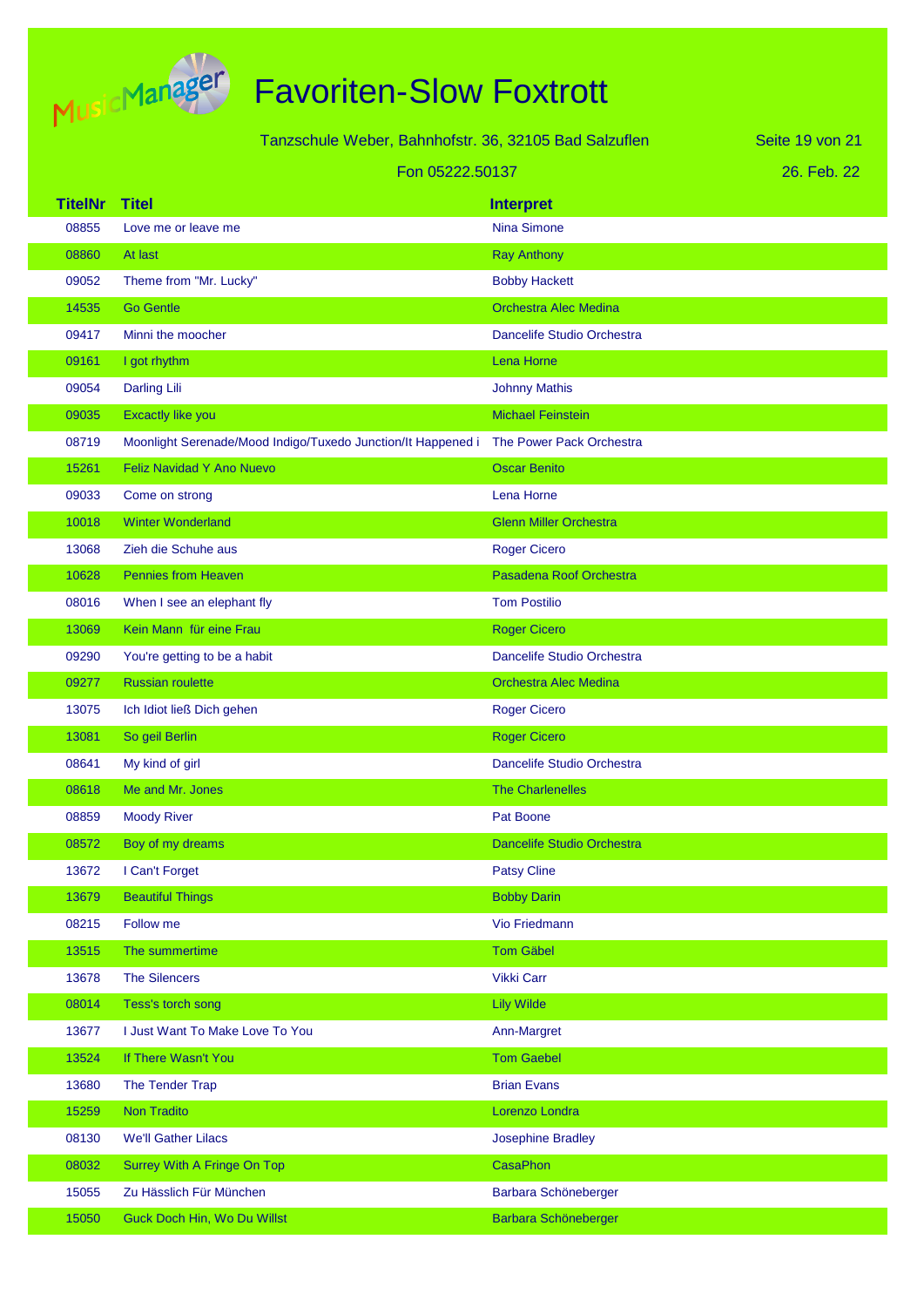

|                | Tanzschule Weber, Bahnhofstr. 36, 32105 Bad Salzuflen                   |                                                           | Seite 20 von 21 |
|----------------|-------------------------------------------------------------------------|-----------------------------------------------------------|-----------------|
|                | Fon 05222.50137                                                         |                                                           | 26. Feb. 22     |
| <b>TitelNr</b> | <b>Titel</b>                                                            | <b>Interpret</b>                                          |                 |
| 15046          | Sei Mal Verliebt                                                        | Barbara Schöneberger                                      |                 |
| 14889          | Ich Idiot Ließ Dich Gehen                                               | <b>Roger Cicero</b>                                       |                 |
| 14883          | Kein Mann für eine Frau                                                 | <b>Roger Cicero</b>                                       |                 |
| 15199          | Don't Even Try                                                          | <b>Fusione Elevata</b>                                    |                 |
| 15238          | Keep Your Head In The Clouds                                            | <b>Timo Zwarg</b>                                         |                 |
| 08133          | Keep an Eye on Your Heart                                               | <b>Josephine Bradley</b>                                  |                 |
| 08091          | In The Cool, Cool, Cool Of The Evening                                  | <b>Peter Douglas</b>                                      |                 |
| 13681          | Gonna Build A Mountain (From 'Stop The World I Want To Get O Matt Monro |                                                           |                 |
| 14662          | I Like To Lead When I Dance                                             | <b>Peter Douglas</b>                                      |                 |
| 14661          | <b>How Little We Know</b>                                               | <b>Peter Douglas</b>                                      |                 |
| 08131          | I Had the Craziest Dream                                                | <b>Josephine Bradley</b>                                  |                 |
| 15239          | <b>Follow Me</b>                                                        | <b>Old Phone</b>                                          |                 |
| 15240          | <b>Silver Ribbon</b>                                                    | <b>Silke Heller</b>                                       |                 |
| 15241          | <b>Parker &amp; Charles</b>                                             | <b>Old Phone</b>                                          |                 |
| 08132          | I'm Old Fashioned                                                       | <b>Josephine Bradley</b>                                  |                 |
| 08214          | Your body is a wonderland                                               | <b>Vio Friedmann</b>                                      |                 |
| 13682          | <b>But Not For Me</b>                                                   | <b>Vic Damone</b>                                         |                 |
| 13441          | Tearin' Up My Heart                                                     | <b>Klaus Hallen</b>                                       |                 |
| 09162          | Some days there just ain't no fish                                      | <b>Roy Hamilton</b>                                       |                 |
| 08428          | <b>Michelle</b>                                                         | The Ray Hamilton Ballroom Orchestra                       |                 |
| 08460          | Hello                                                                   | Dancelife Studio Orchestra                                |                 |
| 08302          | Let there be love                                                       | <b>Dancelife Studio Orchestra</b>                         |                 |
| 08505          | Rotkäppchen's Traum                                                     | <b>Günter Noris</b>                                       |                 |
| 10609          | <b>Clair</b>                                                            | Gilbert O'Sullivan                                        |                 |
| 08556          | Komm in den Park von Sanssouci                                          | <b>Günter Noris</b>                                       |                 |
| 08414          | Wonders                                                                 | The Ray Hamilton Ballroom Orchestra                       |                 |
| 09165          | Mr. Kiss kiss bang bang                                                 | <b>Ann Margret</b>                                        |                 |
| 08491          | Let it be love                                                          | <b>Dancelife Studio Orchestra</b>                         |                 |
| 08614          | Where do I begin                                                        | The City of Prague Phil. Orchestra                        |                 |
| 08639          | Let there be love                                                       | <b>Dancelife Studio Orchestra</b>                         |                 |
| 08718          | You Made Me Love You/Limehouse Blues/St. Louis Blues/Body               | The Power Pack Orchestra                                  |                 |
| 08783          | Love makes us whatever we want to be                                    | <b>Casa Musica</b>                                        |                 |
| 08817          | Things ain't what theyused to be                                        | <b>Gene Harris</b>                                        |                 |
| 08854          | <b>Honeysuckle Rose</b>                                                 | <b>Coleman Hawkins</b>                                    |                 |
| 09034          | From Russia with love                                                   | <b>Richard Shelton</b>                                    |                 |
| 08560          | <b>Chanson d'Amour</b>                                                  | <b>Hugo Strasser</b>                                      |                 |
| 10604          | Smoke gets in your Eyes                                                 | Alfred Hausse Orchestra, Tony Anderson Ballroom Orchestra |                 |
| 13341          | <b>Brooklyn Blues</b>                                                   | <b>Barry Manilow</b>                                      |                 |